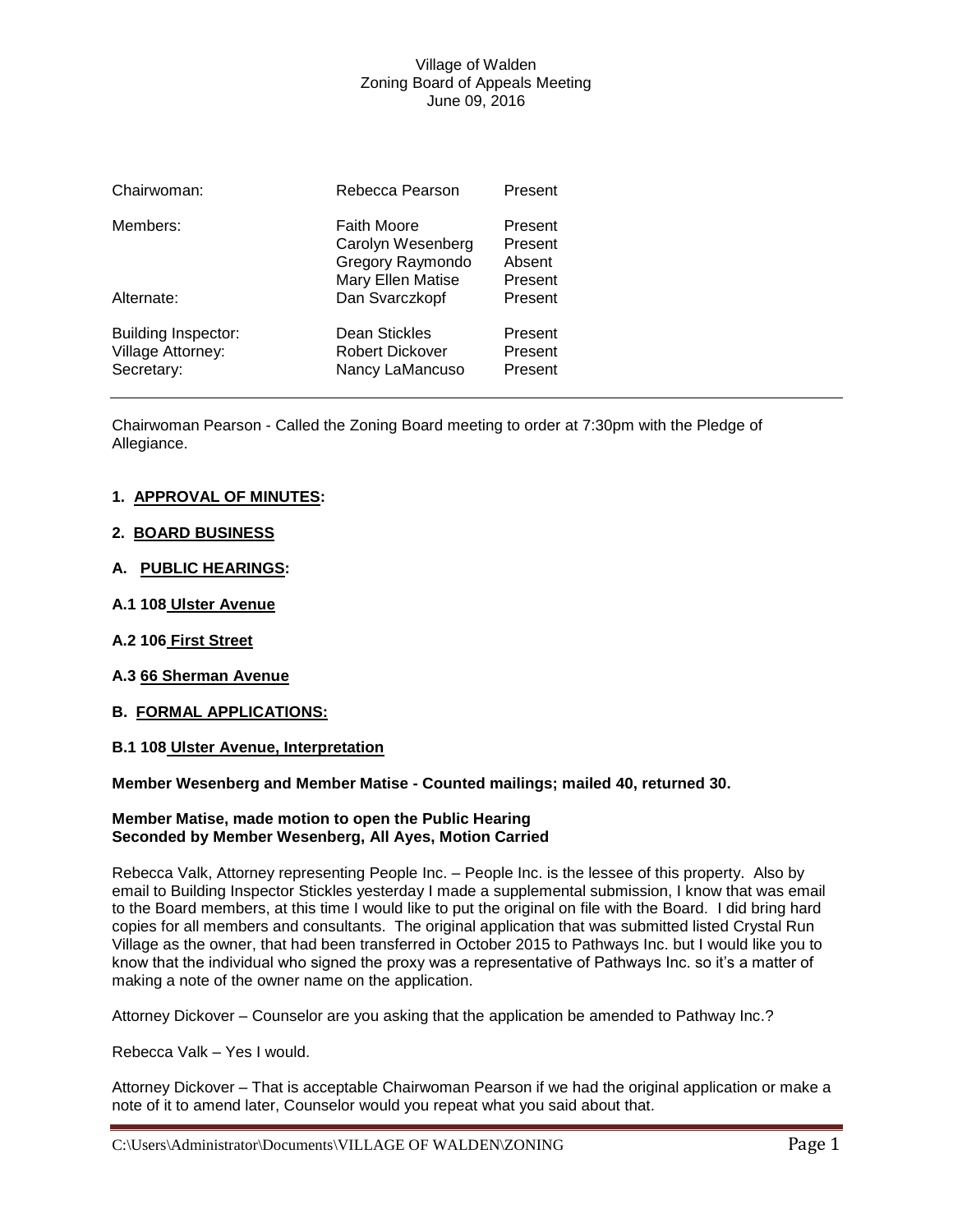Rebecca Valk– On the form that's provided by the Village of Walden for the interpretation the applicant is listed as the legal name and the owner is listed as Crystal Run Village Inc. that actually had been transferred in October of 2015 to Pathways Inc.

Attorney Dickover – Counselor you handed up to the Board an original supplemental application and note that the affidavit within it from Mr. Miccio is now signed and notarized, were there any other changes in this document from what you submitted to the Board members.

Rebecca Valk– No, there are no other changes.

Attorney Dickover – Chairwoman Pearson you can amend the application.

Chairwoman Pearson – Thank you.

Rebecca Valk– I am representing People Inc., Projects to Empower and Organize the Psychiatrically Label Incorporated. People Inc. is based out of Poughkeepsie and has a model home known as the Rose House and has successfully implemented this model in Garrison, Glens Falls and Hyde Park New York and would like to establish another Rose House at 108 Ulster Avenue here in the Village of Walden. I do have the Chief Executive Officer of People Inc. here this evening, Steve Miccio who is able to answer any additional questions about the Rose House that any Board members may have.

Essentially my submission to the Board the residents of the Rose House would remain in the premises for approximately 1 week at a time. There will be 2 employees per shift from People Inc. that will be on premises 24 hours a day 7 days a week. The goal of the Rose House is to provide assisted living to individuals in need of help by receiving the support provided by living in a family environment, this a peer driven system of support.

There are 3 essential arguments that People Inc. submits that the Board must consider that we are permitted in the Village of Walden.

Attorney Dickover – Counselor can I just interrupt you at this point and we will let you continue perhaps in a minute. We have a jurisdictional hurdle perhaps 2 of them that we would like you to address. This application was brought by Attorney Fallon requesting an interpretation of the word Family as it is used within the Village of Walden Zoning Code. The authority of this Board's jurisdiction for interpretations runs to interpretations as given by the Building Inspector in interpretations, determinations orders, etc. there is no provision for this Board to here interpretations on other than Building Inspector determinations and so it may be that this Board doesn't have the jurisdiction- if you will- to hear the request for the interpretation. I know this may be coming to you a little out of the blue, your supplemental application was also out of the blue this morning, but we're trying to get caught up with you a little bit and this is certainly a hurdle that this Board has to address and sanction. So before going on with your case would you like to comment on the jurisdiction of this Board to hear the application in the first instance?

Rebecca Valk – As you correctly pointed out it's not unusual to request an interpretation of the determination made by Building Inspector Stickles in July of last year 2015, but my understanding was that the application had be submitted notwithstanding the time frame that had past, therefore there is a underlying determination which is being an appeal at this point.

Attorney Dickover – Yes, but the July 2015 letter of Building Inspector Stickles was addressed to Pathways Community Support services, care of Mr. Jacob Reckess, and it is part of the original application on this matter for the interpretation. But if it was a statement by the Building Inspector as you look at it you see it's not a determination for his interpretation of the word Family that generated this issue, it was his determination of the prior owners Crystal Run were exempt from Village of Walden Zoning and so on. It didn't address the issue of Family and yet that's what the application is for, the interpretation of "Family".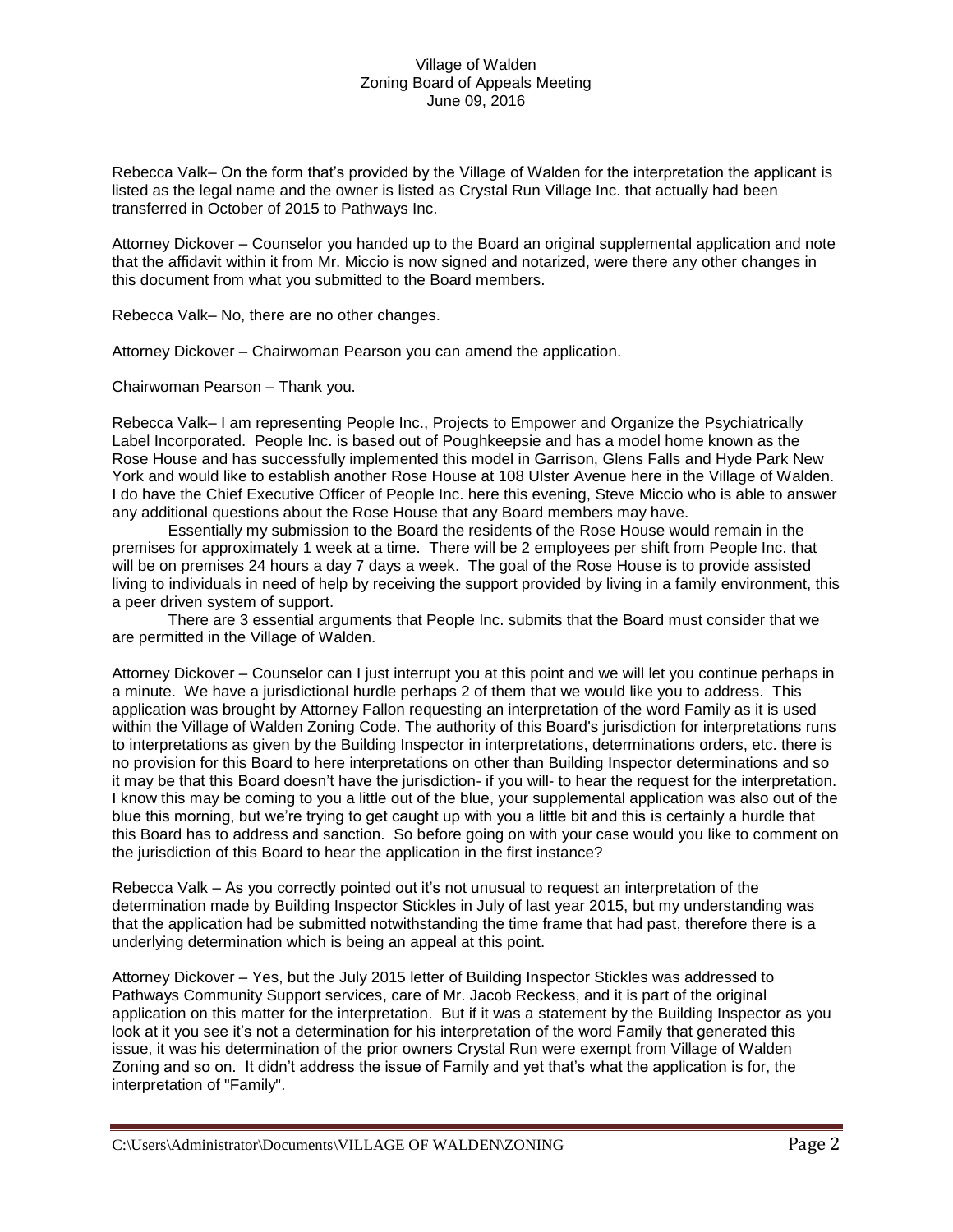Rebecca Valk – I would disagree with that. That precise question which comes to the Board has to have been precise issue rule upon by Building Inspector Stickles. He ruled that this was not a permitted use and directed us to the Zoning Board of Appeals. Now to say that the appeal is limited to the issue to whether or not we are exempt from zoning that clearly would be an answer of no, however he stated essentially and made an implicit determination that it was not an as of right use, and would referred us to the Zoning Board of Appeals. I would argue that to the extent that our application is asking for an interpretation that we are an as of right use at this the facility.

Attorney Dickover – That would be changing I think the nature of the request. I understand that's perhaps what you've done with your supplemental application, it's filed now with the Board, but if that be your position then the second hurdle that needs to be gone over is one of again jurisdiction in that appeals taken from a Building Inspectors if you will interpretation or letter from July of 2015 needs to be brought within 60 days of its issuance otherwise it's untimely. So perhaps you would like to comment on that as well.

Rebecca Valk – The application submitted by Mr. Fallon was accepted by the Village of Walden and was placed on the agenda, so therefore we have now had another 2 months go by. I believe there would be an argument of bad faith to at this point turn us away on that grounds after the application should have been rejected in the initial review of the application, that it was untimely and therefore would we have had the ability to then request a review determination. But at this point this application to my understanding was submitted at some point in April 2016 by Mr. Fallon we are now in early June 2016, if this had been an issue raised and I put in a notice of appearance about a month ago that I was going to be taking over this matter.

Attorney Dickover – We're talking about a letter that he wrote in July 2015, it's 11 months ago. Your application was filed I believe in April 2016 so it would still be untimely. If you're asking the Building Inspector to reject an application because it's not timely it's sort of like asking the jail keeper to throw you back in jail again, you're going to appeal from his determination seems to be whether he calls it timely or not wouldn't be correct. In fact is a jurisdictional issue for this Board to address.

Rebecca Valk – In the sense that the Village of Walden setup position, applications are submitted to the Building Inspector is essentially gate keeper to the Zoning Board of Appeals, I would argue that would be an appropriate response. In other municipalities that I have myself represented and appeared in front of there is a separate individual who does that gate keeping, but that's not how you're customs and practices are here in the Village of Walden. So I would speak that notwithstanding that's its own determination means rested with that Board as the gate keeper of applications coming in and out that burden and that one's would fall to review that make the appropriate objection because we would of clearly had the ability to ask for a supplemental determination and possibly still been here on the June meeting or possibly the July meeting. But now we're looking at an issue that we have contracted with Orange County and we are looking to service these individuals and depending on what Building Inspector Stickles would make his determination upon a request for essentially a reviewed with new information or to use legal term on grounds in which he made his first decision is going to be a significant detriment and that's why I made the statement of a back dated delay to preserve my clients rights here on the record.

Attorney Dickover – We probably won't come to an agreement on that, it's just a matter of fairness that the gate keeper would in turn reject an application when you're appealing his determinations if you will, it really is a jurisdictional issue for this Board at inception and all applications whether it be one for interpretation or appeal or other also.

Rebecca Valk – I also note that we extended significant expense to send out 40 notices, jurisdictional issues tend to be the old phrase from law school, as you raise it or you waive it, this was not raised by the Village of Walden before tonight so I would argue that had it been waived and to the extent that we are arguing as of right use, and also that there is I believe State Law that could trump even that issue if we pursued the notification of the mental hygiene law. I would ask the Board to look at the position of the

C:\Users\Administrator\Documents\VILLAGE OF WALDEN\ZONING Page 3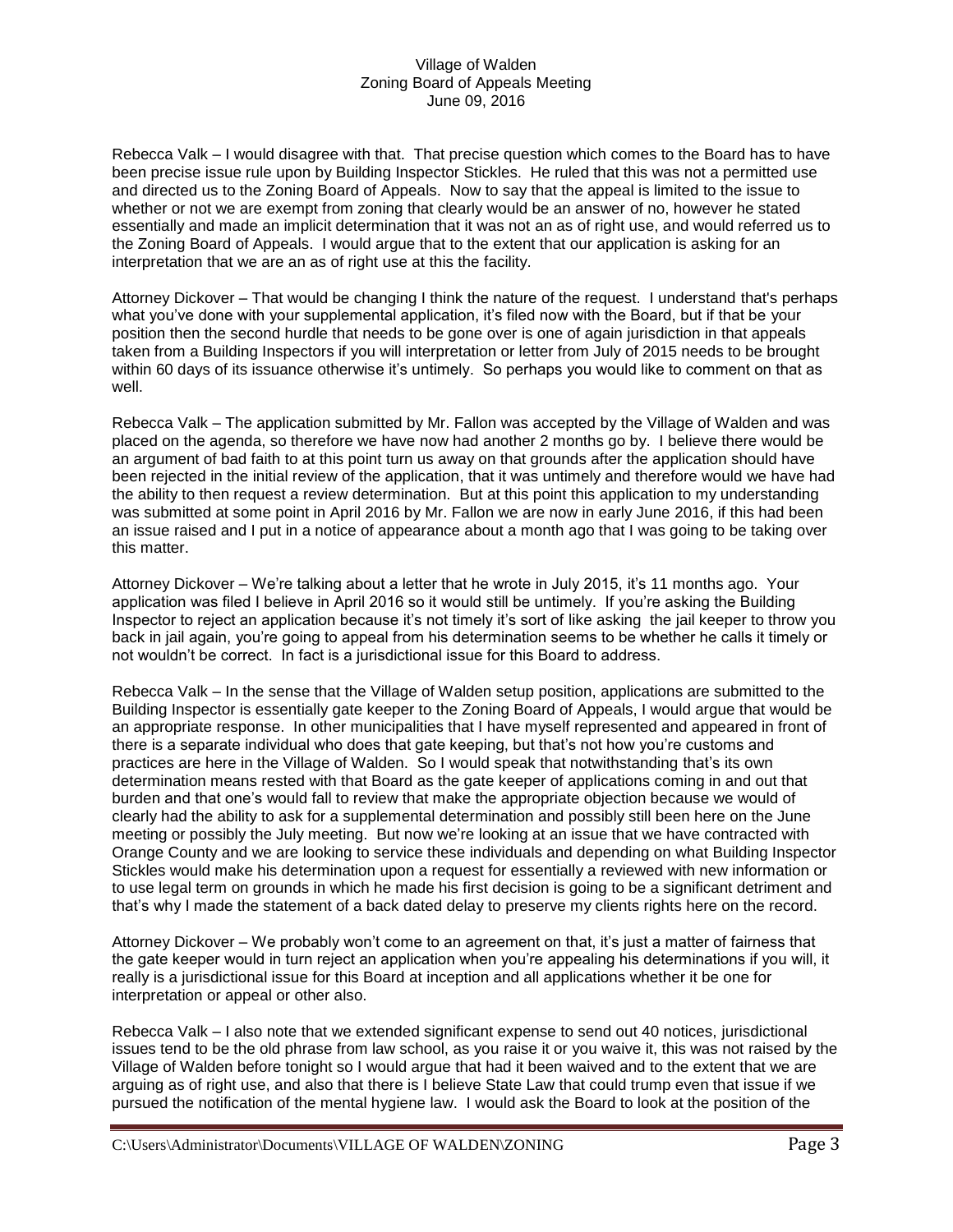jurisdictional issue as waived at this time, if you disagree with that and reserve that this evening I would ask for the ability to take parallel paths and resubmit our request for a possible ruling in our favor from Building Inspector Stickles given only the information that I have submitted in the supplemental given the state law, given the laws on reasonable accommodation and particularly the interpretation of the word Family in your own zoning code.

I don't know if it's your custom or practice to always rule on every application the same night upon which it's before you. Some boards do it differently.

Attorney Dickover – Chairwoman Pearson you've heard what Counsel has said in respect to the 2 issues. The first one being, that this is a request for interpretation, it appears that the character of the application has now changed.

Chairwoman Pearson – I was very confused about that. I was reading one application and then today we get another application. That confusion was there among my thoughts because we thought we were talking about the interpretation of Family.

Rebecca Valk – If I may respond to that? I would disagree with the describing of what I submitted to you as a number application. My goal is to supplement what Attorney Fallon submitted as to why this should be considered Family within the meaning of your zoning code and there was significant information that I felt that did not make into the initial application that I felt was important for the Zoning Board of Appeals. I just want it to be current I would not describe as another, this is information I believe to support and build upon the description he had in his cover letter as well as in this typed section of your application form.

Attorney Dickover – Counsel if you don't mind, just a comment your application is supplemental I'll refer to that is, refers to it as an appeal. So it takes us to the second thing I've mentioned to you is the timeliness of it. There may be a typographical error that you might want to have corrected this evening, the supplemental on the first page you say is a letter of the Building Inspector dated July 14, 2016?

Rebecca Valk – That should be 2015.

Attorney Dickover – Yes, second line of your cover letter. I presume you meant 2015.

Rebecca Valk – Correct.

Attorney Dickover – If that be the case how do you respond to the fact that it's not timely, it wasn't brought within 60 days?

Rebecca Valk – Once again, I forgot the discussion I had about the fact that it was submitted and not rejected for lack of timeliness. It was accepted, notices were sent or were instructed to send, my client incurred very large expense I would argue that jurisdiction has been waived by the Village of Walden given that we are now here at this Board meeting, after sending out over 40 notices and after an additional delay of approximately 6 weeks. While I recognize that does not change the time frame again the issue has been waived by the Village of Walden.

Attorney Dickover – I guess we will have a further conversation on that. My opinion would be that jurisdiction can't be waived. The Board doesn't have jurisdiction, how can it be waive and say that because the action of the Building Inspector in not rejecting the application at its inception that that's a waiver that's binding upon the Village of Walden?

Rebecca Valk – You're not waiving the appellate portion you're waiving the time frame. It is an appeal of his determination of July 14, 2015, there is an underlying determination. What you would be waiving is the timeliness of it. There is nothing in the law that states that it cannot be waived, while I recognize that you do not want to be making a custom practice in doing that in the Village of Walden, however I must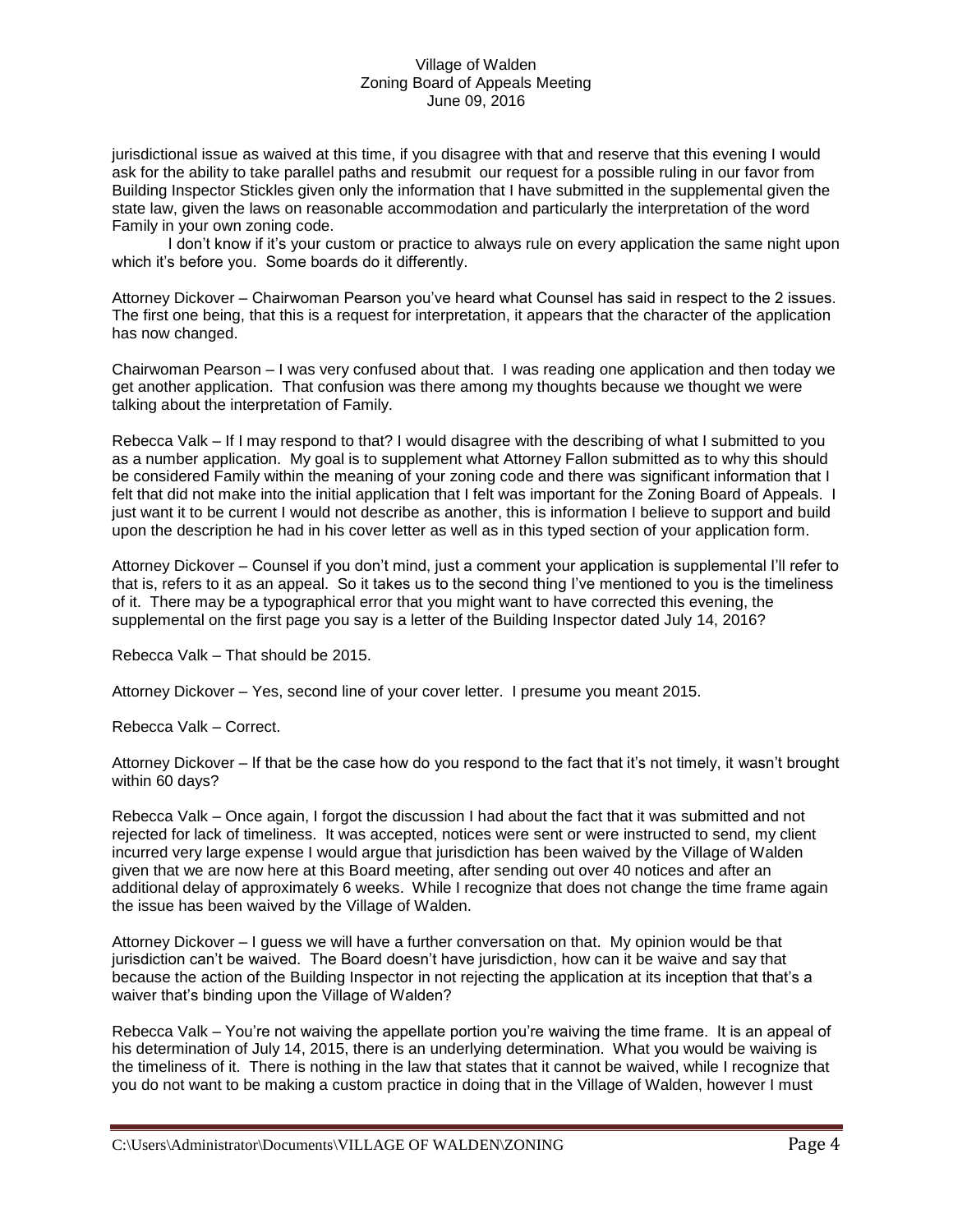repeat that given the time frame that has past and number of mailings and the time that has already been burdened upon my client I would argue that it would be in bad faith at this time to reject it on that ground.

Attorney Dickover – Well we won't agree on the bad faith allegation. Chairwoman Pearson it seems to me that you have a number of options this evening. One is to adjourn the preceding this evening for a decision on whether or not there's ground to make an interpretation. Secondly adjourn to determine whether or not the application is timely. You could reserve decision on both of those issues and allow the applicant to precede with their application, which I submit to you may be the fair thing to do since they are here this evening in the interest of economy if you will of this Board as well as the application, to hear what they have to say. But reserving your determinations on to the 2 grounding issues, one being timeliness and the other one being standing.

Rebecca Valk – And I would repeat my request that you do reserve decision on those that I will without prejudice be allowed to make supplemental submission that Building Inspector Stickles if I am successful in advocating what I feel should be the result here given the requirements for reasonable accommodations for those are disabled, I would hopefully be successful at the level of the Building Inspector interpretation without prejudice to you completing your review of the application pending before you. We have released that media in the beginning of this year, and that is some frustration to my client without getting into specifics that we are here at this time and we would like to keep this moving as diligently as possible, as we have individuals that need to be served.

Chairwoman Pearson – I don't have a problem listening, the public is here this evening and it would fine for them also to hear the Public Hearing. You can state your purposes in this and as I said before I was very confused that we're for an interpretation of Family and now there is something else before us. I don't feel prepared number one because of what you submitted and we received this morning to forward with a decision tonight. That's my voice; I don't know what the Board will decide. One issue was what we were sent and notice before and now it's something for my mind as something that is completely different. I would be happy to hear your statements, what you have to say, how you are going to run your business, what it's going to be. The public is also here tonight to hear this and too maybe make comments and I think that is fair to the public as well.

Rebecca Valk – The original interpretation I submitted, the question was asked this is a peer one rested home and hence meets the definition of Family. That is where the majority of my submission relies upon, that is the definition of Family. It does get into 2 additional issues of State and Federal Law that I've expected you would rely upon your counsel for a discussion of. One being that the mental hygiene laws Section 3134 on its very terms states that a community residential facility should be considered a family for purposes of the Local laws and ordinance. That is the exact situation we are in right now. Secondly notwithstanding that provision of the mental hygiene law it is our submission that the Host Rose House satisfies your definition of Family.

First it is a detached dwelling and I get into this in my cover letter, "it is a detached dwelling which has 4<sup>1</sup>/<sub>2</sub> baths, 5 bedrooms and one kitchen, as well as approximately room for 8-10 parking spaces". Therefore it is a detached structure meaning one set of cooking, living, sanitary and sleeping facilities within the meaning of your code.

Secondly you code defines family, it has 2 different portions to it, first is a group of related individuals living and cooking together as a single housekeeping unit or more importantly a group of unrelated individuals living and cooking together as a single housekeeping unit in a manner which is a functional equivalent of said related individuals.

The second portion of it is driven by state law that states you cannot limit a family to only being those who are related. It is our position that the residents of Rose House essentially qualify as a functional equivalent of a Family under your code. They have shared living space, they prepare their food in one kitchen, share meals, do the laundry, take out the garbage, all the normal chores that you would see a family doing in a single family residence.

Your code does not place a limit on the number of individuals who can live and cook together as a single housekeeping unit to qualify as a family. Therefore given that it satisfies your permitted use in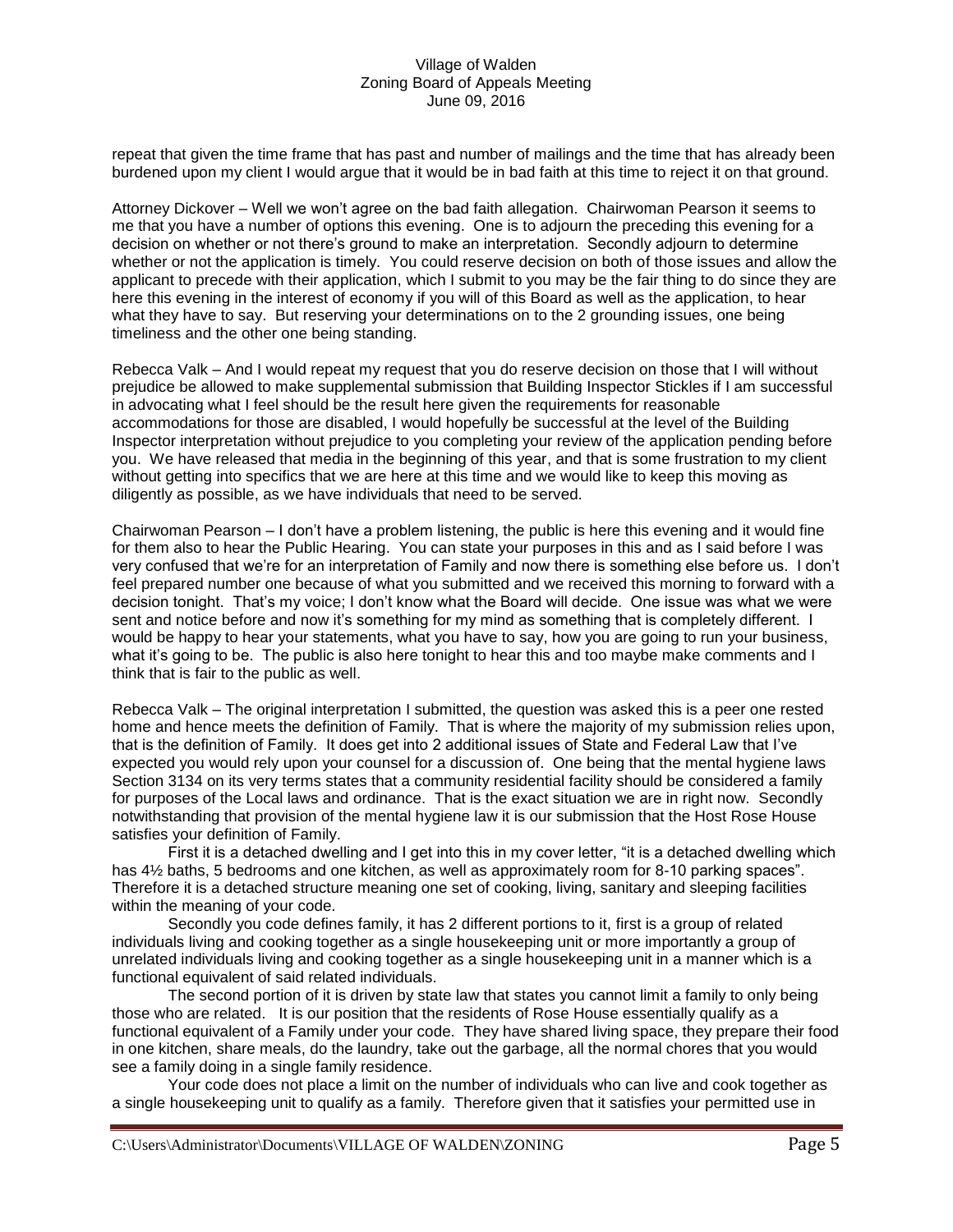the R-5 Zone for a single family detached dwelling, we would submit that we are an as of right use and we do satisfy the definition of family. That is why you see because your family is tied to your single family detached dwelling. That's why the interpretation of the word Family is so important here.

Thirdly I have laid out for you both State and Federal Law, they get into the issue that even if you were to find that this use does not satisfy the definition of family within you code, reasonable accommodation can be granted by the Village of Walden because we are serving a population that suffers from mental disability. Under both Federal and State Law it would be unlawful for the Village of Walden to not find such a reasonable accommodation for the population that we are seeking to serve. At this time I have the information and the Case Law cited and as I stated I would expect that you would wish to discuss that with your counsel.

I do have our CEO here who can answer some specifics about the group home. The other thing I would like to mention is the prior owner Crystal Run Village also had a community residence at this property. This is not a new use for the property. The populations being served are not identical but the underlying use is the same, a community residence. Do any members of the Board have questions for my client?

Chairwoman Pearson – Yes we do. The funding that you receive is from where?

Steve Miccio, CEO of People Inc. – NYS Office of Mental Health.

Chairwoman Pearson – The County of Orange supplies you how much funding?

Steve Miccio- \$247 thousand.

Chairwoman Pearson – That goes for all your properties or just this one property?

Steve Miccio– Just this one.

Chairwoman Pearson – With the people that are there, you said it is run by peers. Give us an example of what happens.

Steve Miccio– We have been running this service for Orange County in Milton for the past 15 years. Peers are staff, these are people with experience in the mental health world that have recovered and have now joined the employed workforce and are helping thru a mutual relationship. Helping people get thru some emotional stressors that they may feel within the community. They get 24 hour 7 day a week support, to help people with their situations or emotional distress differently than having to go to an emergency room or an inpatient setting, hospital etc. They live there for 5-7 days that's the longest they are there; they do all the chores of the house.

Chairwoman Pearson – How do the people get there, what is the pre-requisite for them to be in this home?

Steve Miccio– There are a number of ways. The pre-requisite is that they understand is for and how we designed it. It is an alternative to an emergency room or crises. They get there from driving themselves if they can or they can take local transportation if it is available, thru Medicaid which is now funding for them to get there and also thru case management, pick them up ourselves we have a vehicle there, family members, friends, police also a wide range of ways.

Chairwoman Pearson – For example I come to you and want to stay for a week, what happens, what's the procedure.

Steve Miccio – When you come and we explain to you that we are a peer run organization that we are people of experience and what's going on with you. We ask you what kind of stressors you're having and then we provide you with a whole list of tools and opportunities to deal with those crises and those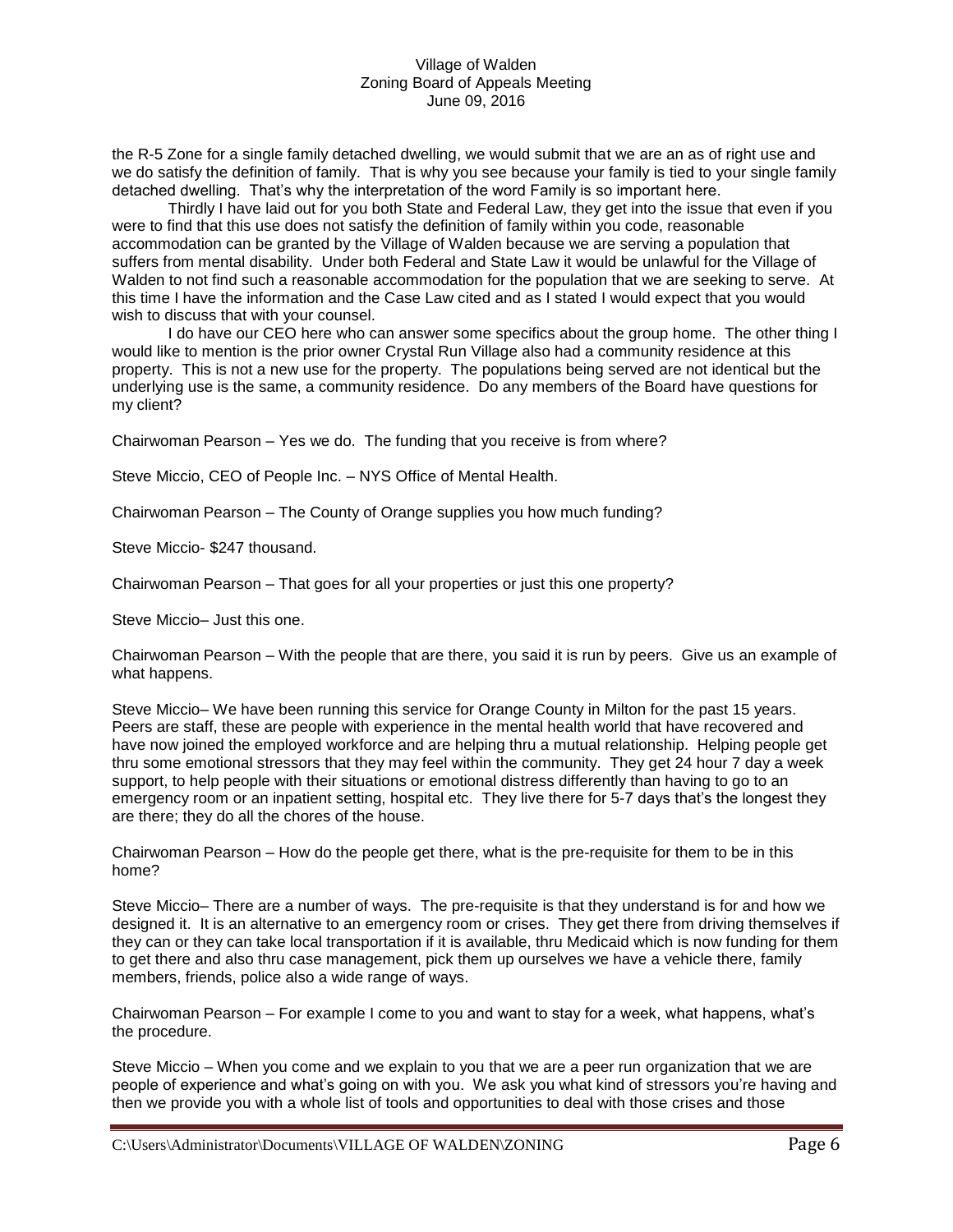emotional issues. We have what is call volunteer call reaction plans, we do intentional peer support. These are peer to peer counseling methods of helping people to get thru their crises. Then we also help to connect you to the traditional services in the communities, which could be psychiatric, therapist, program that may exist in the community or in the county. We have personalized recovery oriented services; there are many services that are in Orange County that help people to recover thru their mental health issues.

Chairwoman Pearson – The education level of these peers, is there an educational level that they have to have, do they have to have special training. Where does that all come from?

Steve Miccio – NYS offers the Academy of Peers Services Training which is now certified and Medicaid billable so it falls under Federal mandates as well. We also supply our own internal training that we've created because there were no houses like this when we first started, now we've helped to open over 30 house across the country and around the world that are similar to grow in service. We also get our training which is thru what's called Reliance, which is an online training out of North Carolina, that you can develop your curriculum thru that and it's all professional training from motivational interviewing to safety to whatever your organization really needs. We fall under the guidelines of the NYS Office of Mental Health to make sure that the staff is trained properly.

Chairwoman Pearson – This is a licensed or non-licensed? Because you have non-licensed groups as well I read somewhere.

Steve Miccio – This is at a point of non-licensed but beginning July 1, 2016 it will be licensed because of the new Medicaid redesign. The our entire Medicaid system is now changing to the services that we provided that were not licensed are now being licensed. So in July we will be and we are a Medicaid provider as well.

Chairwoman Pearson – I also read that the Rockland Psych Center you have a lot clients. Are these people that will come to this home from there?

Steve Miccio – We we're under Rockland Psychiatric Centers catch unary, they are not coming from Rockland Psychiatric Center, and they are people that live in the community that connected to Rockland Psychiatric Centers services.

Chairwoman Pearson – Then they live in Rockland County?

Steve Miccio – No, Rockland's catch unary is Rockland, Orange, Ulster, Dutchess, Putnam and Westchester.

Chairwoman Pearson – You are basically to be funded thru Orange County or do they pay to live there?

Village of Walden – No it's free, we funded thru Orange County.

Chairwoman Pearson – So anyone out of the Orange County can come there

Steve Miccio – Only Orange County residents.

Chairwoman Pearson – Are there any other questions/comments from the Board?

Member Matise – Are there going to be any people with drug problems?

Steve Miccio – No, this is really more mental health issues. Some people do come in and have drug issues but we don't deal with that part of it. This is thru the Office of Mental Health. They cannot have drugs in the house, cannot be homeless. They are folks that have permanent residences. An example is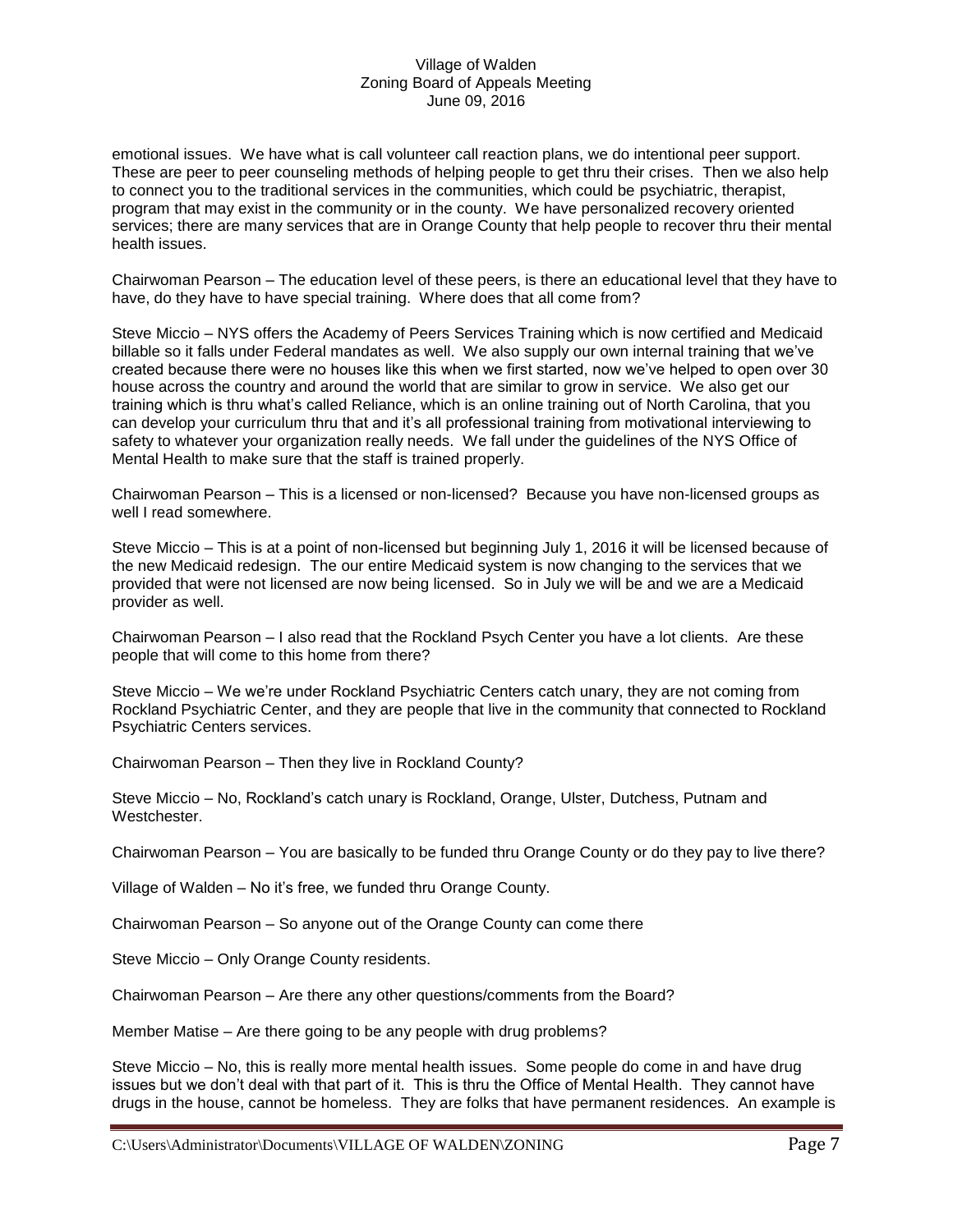this is open to the community and we do have family members that have children over 18 that are dealing with some emotional stressors that are also bringing these folks to our houses. So it's not just public mental health people that we serve, we serve the community.

Chairwoman Pearson – Is there a head of household, is there predominately one person in charge, what is the structure of the family.

Steve Miccio – There is a site director that runs the house then there is a senior peer companion that is second in charge. On top of that there is a chief services officer that goes around to all the houses that we have in NY. Then the peer companions are under the senior peer companion at the center.

Chairwoman Pearson – But you said there's only 2 people on at a time.

Steve Miccio – Someone is there 24/7, we have 3 different shifts.

Member Svarczkopf – Does there have to be an issue of mental illness?

Steve Miccio – Let me clarify this. There could be somebody for first time having a panic attack, if it hasn't been diagnosed. It doesn't have to be a direct mental illness.

Member Matise – At the houses you have now are there restrictions, hours, quiet time, are they free to come and go, etc.?

Steve Miccio – They are free to come and go, we ask that everyone be in by 11pm. Many people do go to work, services or programs or whatever they usually do.

Chairwoman Pearson – I read there is a contract that when someone comes they have to sign. When they leave what happens, are they allowed back at any time? Can the go for 1 day and then come back?

Steve Miccio – There must be at least a 30 day gap in between. The purpose of the house is to help people to deal with their stressors and comprise some tools before they come back. So we give at least a 30 day opening, we don't get a whole lot of people that do come back because we also have a mobile staff that meet people in the community and they will tie them into other services from there. the whole idea of this is to eliminate the trauma that people have experienced of going to emergency rooms, going to in patient hospitalizations and really beefing up and kind of pushing the community services as they should have been in NYS to make sure that people are getting services that they deserve so that they don't have these crises over and over again.

Member Matise – Are there people there now?

Steve Miccio – No, just my staff.

Member Moore – The 2 employees per shift are they trained?

Steve Miccio – They are all trained staff, they are peers but they are trained.

Chairwoman Pearson – Are they physiologists, psychiatrist, what type of training are you looking for when someone works for you?

Steve Miccio – They can have motivational interview training, which is a therapy of helping people to selfregulate. They get peer support training, which is how to do peer to peer counseling, so they do have a counseling component to what they do. They can train in wellness recovery action plan which is evidence based practice, intentional peer support which is also evidence based practice, becoming engaged how to create a trauma component environment, who to use trauma in vehicles. We use a sanctuary model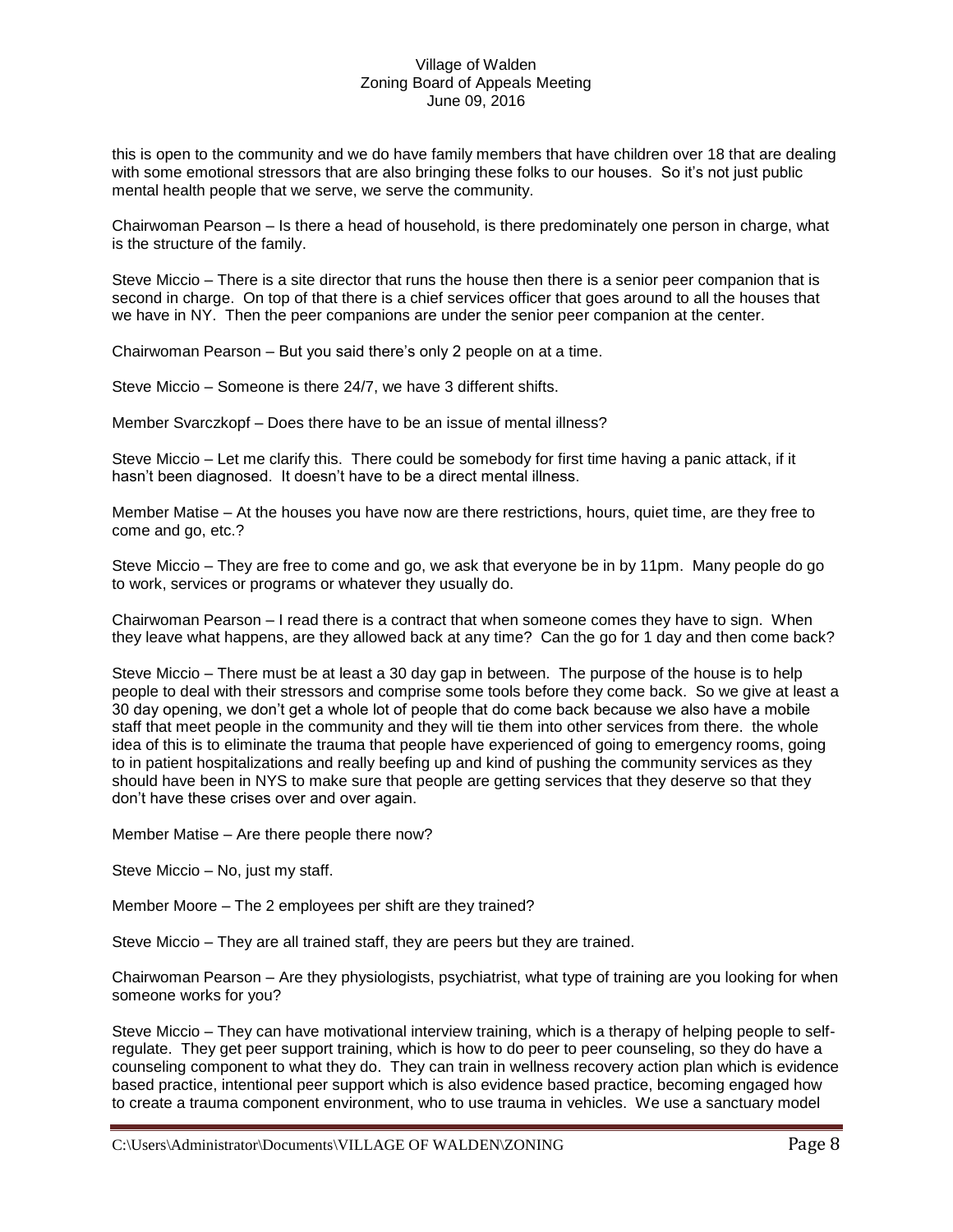which is a clinical model which is again a trauma conformed therapy kind of therapy for people. So there they are not licensed to be clinicians or whatever, but they are people that are highly trained with the experience that have helped people get thru crises at a very difficult time.

Member Matise – In this information you gave us did you give us any type of a geographic breakdown of where the clients you have are from in Orange County?

Steve Miccio – I didn't break that down for you, but simply it's Walden, Milton, Middletown all different parts of Orange County. Milton is Ulster County but was serving Orange County.

Chairwoman Pearson – The Milton house is not going to be run anymore?

Steve Miccio – It's closed.

Chairwoman Pearson – It's closed because of?

Steve Miccio – The house was physically falling apart.

Member Matise – Who owned the house?

Steve Miccio – I don't remember their name, we leased it.

Chairwoman Pearson – Do you take regular insurances as well?

Steve Miccio – Now we can.

Chairwoman Pearson – So you are taking payment other that County money.

Member Svarczkopf – The letter from July 14, 2015 to Building Inspector Stickles I don't see that.

Rebecca Valk – That was next to the original application submitted by Mr. Fallon.

Member Svarczkopf – The initial letter from you was on July  $7<sup>th</sup>$ , was that before we got the initial determination?

Rebecca Valk – No, that might be going back to the issue of the typo I had on the first page.

Member Svarczkopf – That letter dated July 7, 2015, it's a request for approval of proposed use.

Rebecca Valk – May I approach I do not recognize the document.

Member Svarczkopf – Then Building Inspector Stickles letters was 7 days later after we got this.

Rebecca Valk – This is not a document that I was in the file, I have not seen this. I apologize; I'm not able to answer any questions on this. It does look like it came from Pathways Inc. itself who is the current owner of the property. We are just an entity, we're the lessee and before they closed on the purchase they must have submitted this letter.

Member Svarczkopf – I'm just wondering why we have the request for approval of proposed use before we ever approached, that it should be included under permitted use. Why we requested it before we ever spoke.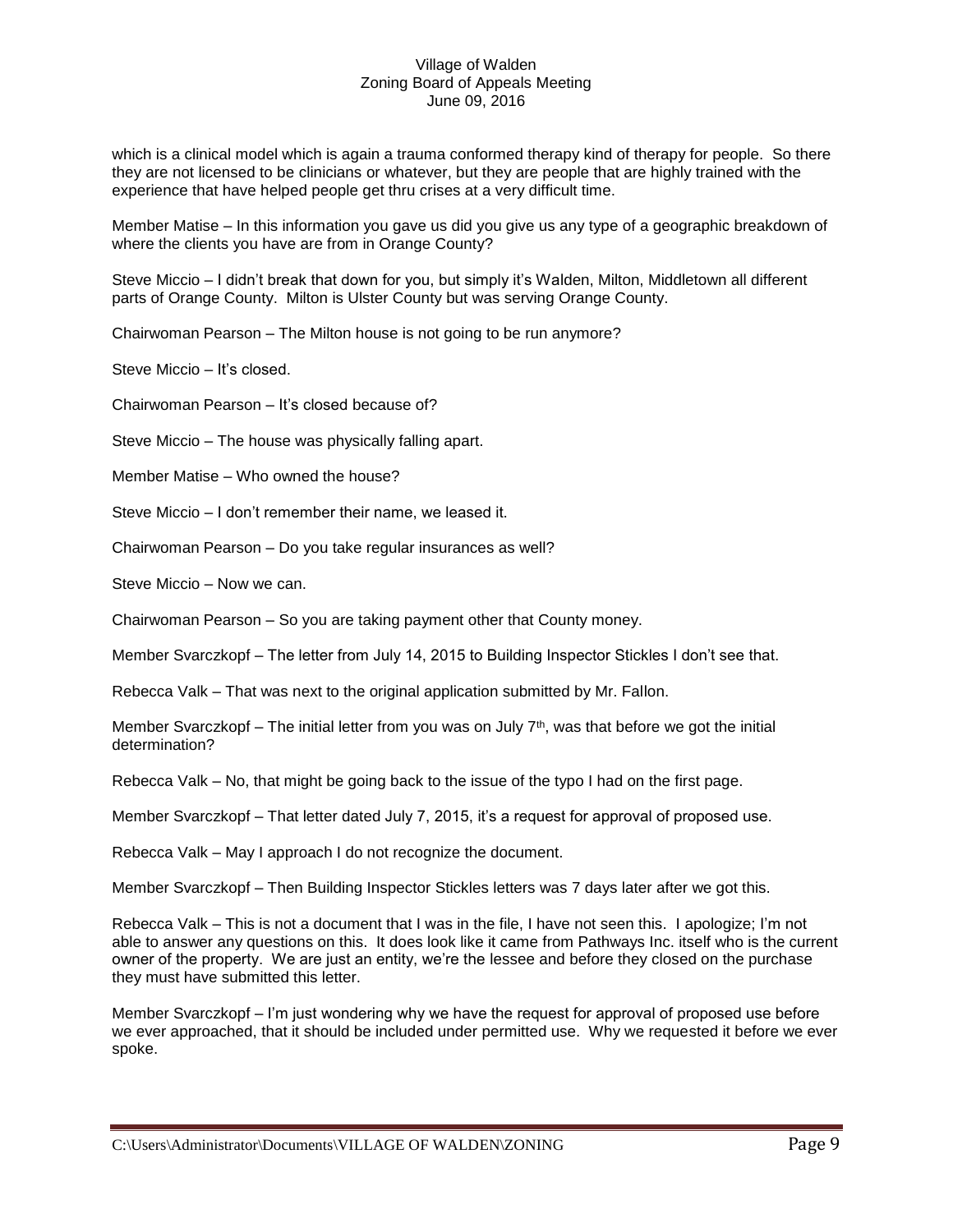Rebecca Valk – unfortunately I cannot represent Pathways Inc. they have designated Mr. Miccio as a proxy in the application, I was not aware of this letter I don't know why it was submitted before an initial determination. I wish I had more info, if that is a concern I will happy to investigate it.

Member Moore – How do people find out about People Inc., how do they know you're there?

Steve Miccio – All of the providers in Orange County know of us and they serve all of the public mental programs. Mobile mental health knows also, we work very closely with them.

Chairwoman Pearson – The owner of the property is Pathways Inc., correct?

Steve Miccio – Yes.

Chairwoman Pearson – Is the owner a NYS licensed entity?

Steve Miccio – Yes they are.

Chairwoman Pearson – They're licensed for the same things People Inc. is as well?

Steve Miccio – They have several licensed but they run the assisted living centers thru out NY.

Chairwoman Pearson – So is it the NYS Mental Health and Office of Mental Retardation the same?

Steve Miccio – No, they are licensed under the Office of Mental Health.

Chairwoman Pearson – Did you send intent to operate to the Village of Walden when you started?

Rebecca Valk – Are you stating intent to operate under 4134 of the mental hygiene law where notice would go to the Village of Walden Board? My understanding is that was not done, when I picked up this file the application had already been submitted to the Zoning Board of Appeals. This situation does periodically come up thru out the state, you research these cases where someone precedes thru the appeals of the Zoning Board and then it's discovered where we put it and I did just make a footnote in my cover letter, that we preserve rights to pursue that path.

Chairwoman Pearson – Are there any other questions/comments from the Board?

Attorney Dickover – Staying with the question about licensing. Pathways Inc. is licensed I think you said by the Office of Mental Health correct?

Steve Miccio – Yes.

Attorney Dickover – They're the owner of the premises. With respect to your agency People Inc. do you have a NYS license from the Office of Mental Health?

Steve Miccio – We do now, under Medicaid we had to apply for a Medicaid license.

Attorney Dickover – You have it currently or it's going to be effective July 01?

Steve Miccio - We currently have it.

Rebecca Valk – I can submit the same use in Glens Falls; it's listed under the licensed agencies in that county. So this particular use is subject to licensing to receiving a license from the Office of Mental Health. This action states us or the facility subject to licensing of any Office of Mental Health. We would submit that we've satisfied that criteria.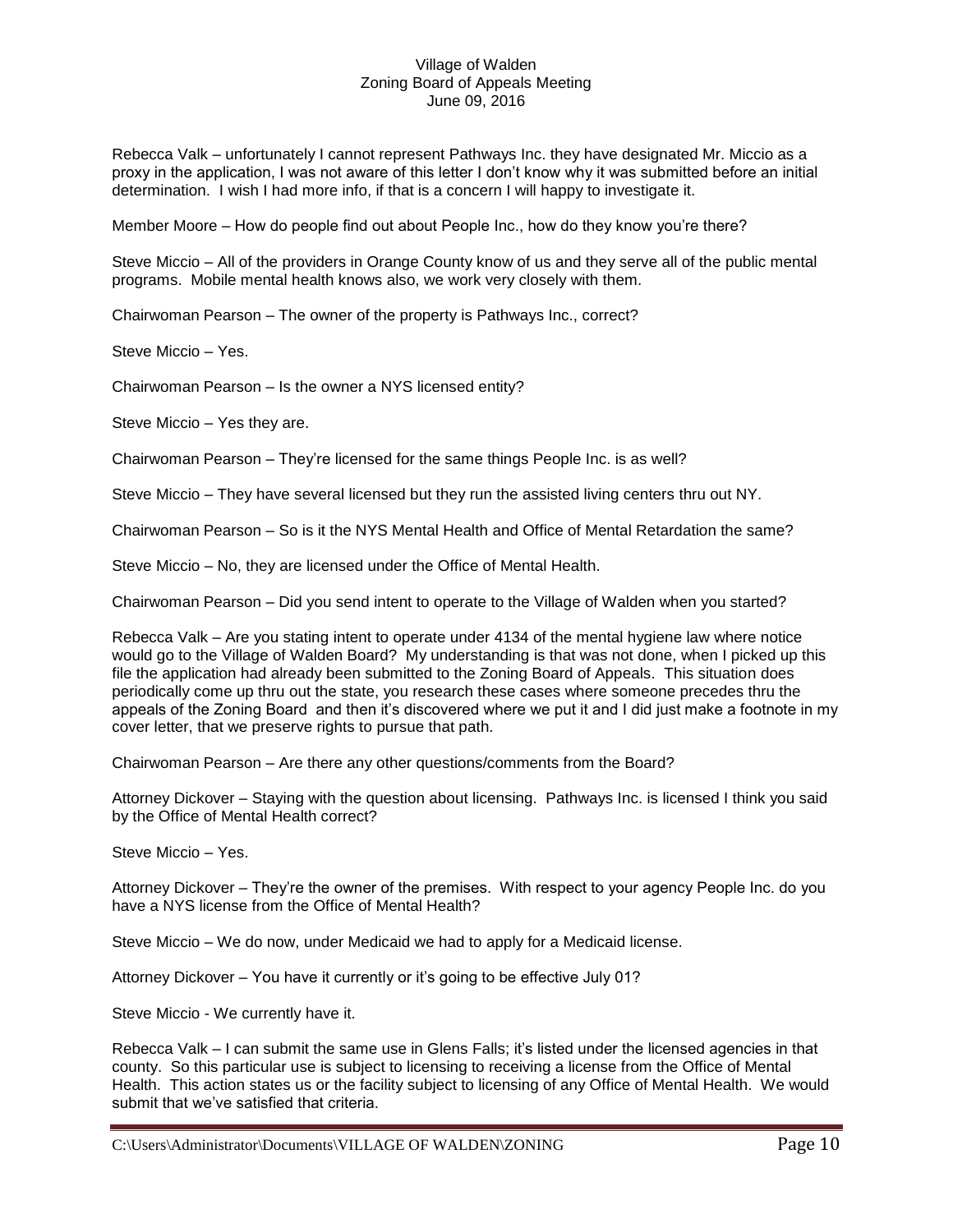Attorney Dickover – Let me ask my question again. Does People Inc. have a license from the Office of Mental Health?

Rebecca Valk – I think the point I'm getting to is that each particular site is licensed not just the program entirely. It's the same use in Glens Falls has issued the licensed. The licensed upon the ability to open this house, correct me if I'm wrong.

Steve Miccio – No.

Attorney Dickover – I would just like to talk about Counsels reference to the functional equivalent of the family and the language that's in 4134. I heard a little bit of comment from you about who is going to operate the home and one of the questions was is there a person who is in charge of the home. I didn't quite understand the answer. Is it one of the 2 staff members that come in on the shift basis or is there an overall head of the household?

Rebecca Valk – I believe there are 2 staff members that will be essentially running the home during the shift upon which they are at the home under the auspices of the entire home.

Attorney Dickover – Is one of those 6 people staff members that are in charge of the home?

Steve Miccio – The site director.

Attorney Dickover – The site director would be one of those 6 people?

Steve Miccio – Correct.

Attorney Dickover – What's their authority with respect to the home, maintaining order there?

Steve Miccio – They're in charge of the operations so think of it as running any household. They are charge of ordering, living, maintaining the residence, hiring lawn maintenance, whatever is needed and supervising the staff as well.

Attorney Dickover – Are they under contract with People Inc.?

Steve Miccio – They are employees of People Inc.

Attorney Dickover – Do they have the authority to remove a resident who may be causing a disturbance in the house?

Steve Miccio – Yes.

Attorney Dickover – Do they have the authority to answer emergency calls if the Village of Walden had to be on premises? Would they the person the Village of Walden would speak to?

Steve Miccio – Yes.

Attorney Dickover – Are they responsible for making sure that the residents are being properly cared for, fed, clothed, they're sleeping and living arrangements are appropriate?

Steve Miccio – Yes.

Attorney Dickover – Are they also the same people that you refer to as peers? Is that your industry name for these staff members?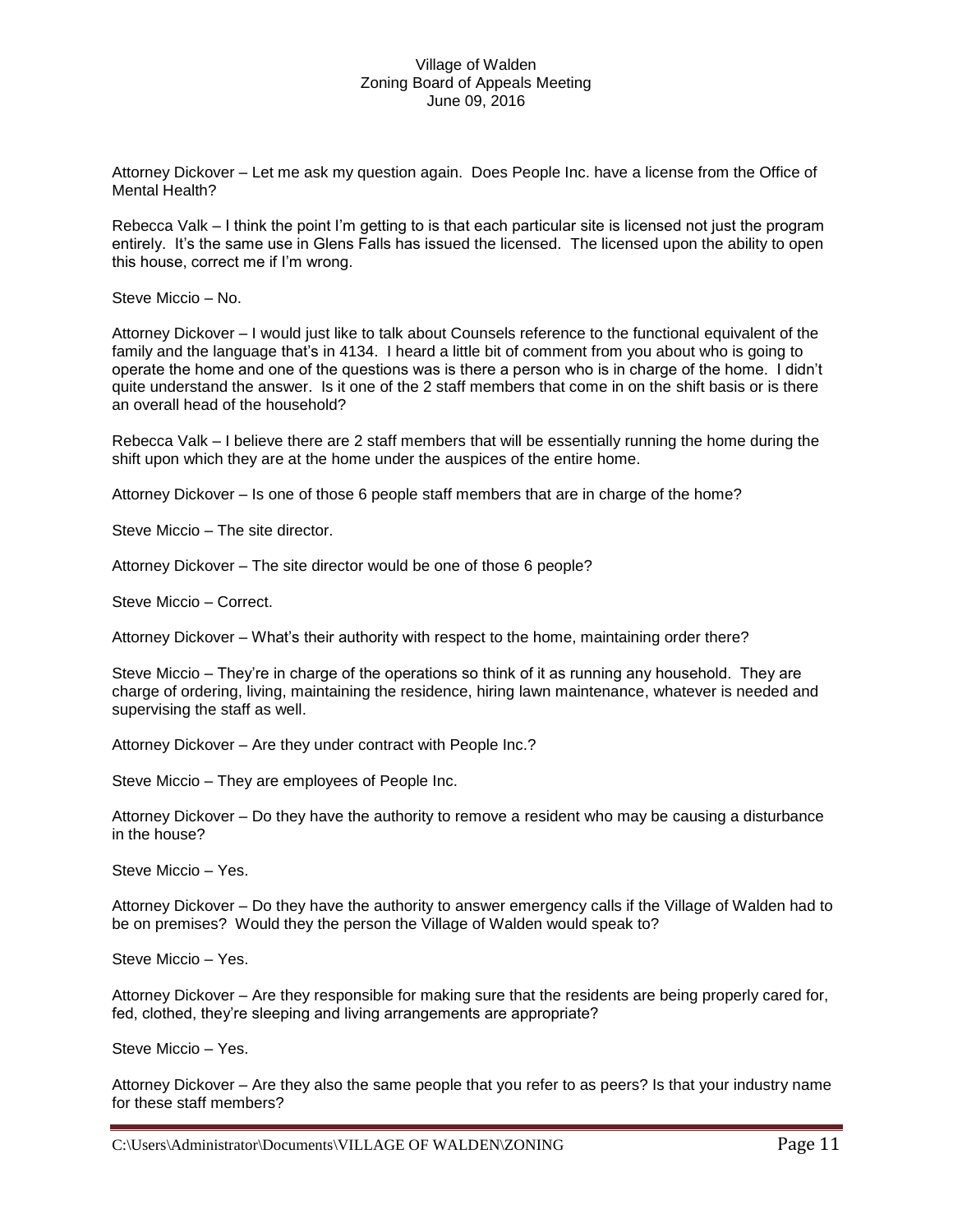Steve Miccio – Yes, we generally don't use that in the industry any more, its people with experience but peers is the easier way.

Attorney Dickover – You're referring to peer operated home before but that's who we're talking about are these staff members.

Steve Miccio – Correct.

Attorney Dickover – I think some of the Board members were thinking they were residences themselves.

Steve Miccio – No these are staff members.

Chairwoman Pearson – I did read your word for peer was that possibly some of these peers were people who had gone thru the process before and are now an employee of People Inc.

Steve Miccio – Yes.

Attorney Dickover – You answered a question about their training do the staff members the peers are they also licensed in any capacity by NYS?

Steve Miccio – They are certified under NYS under the accreditation for peer services.

Attorney Dickover – You mentioned that your residents stay for a period of 5 days which was in Counsels supplemental application; you've indicated that the period of time might 5-7 days?

Steve Miccio – NYS is changing those guidelines from 5 days to 5-7 days, so now I started saying 5-7 days. But generally it's been 5 days.

Attorney Dickover – Are there circumstances where the period of time would be longer than that?

Steve Miccio - Usually no.

Attorney Dickover – So when a person comes in and commences their stay they know that they know that they will be leaving within the 5-7 day time period?

Steve Miccio – Correct.

Attorney Dickover – Do they have to leave at the end of the 5-7 day time period?

Steve Miccio – Yes they do because of the purpose of the house, the mission of the house is to help people get thru emotional stressors and then after 5 days they go back residence.

Attorney Dickover – You were also asked whether they pay to stay there and the answer was no?

Steve Miccio – They don't but in July when we become Medicaid eligible under NYS's Medicaid redesign, it's going to be a slow transition but if they fall under health home and community based services they can be Medicaid billed.

Chairwoman Pearson – And private insurance.

Steve Miccio – And private insurance.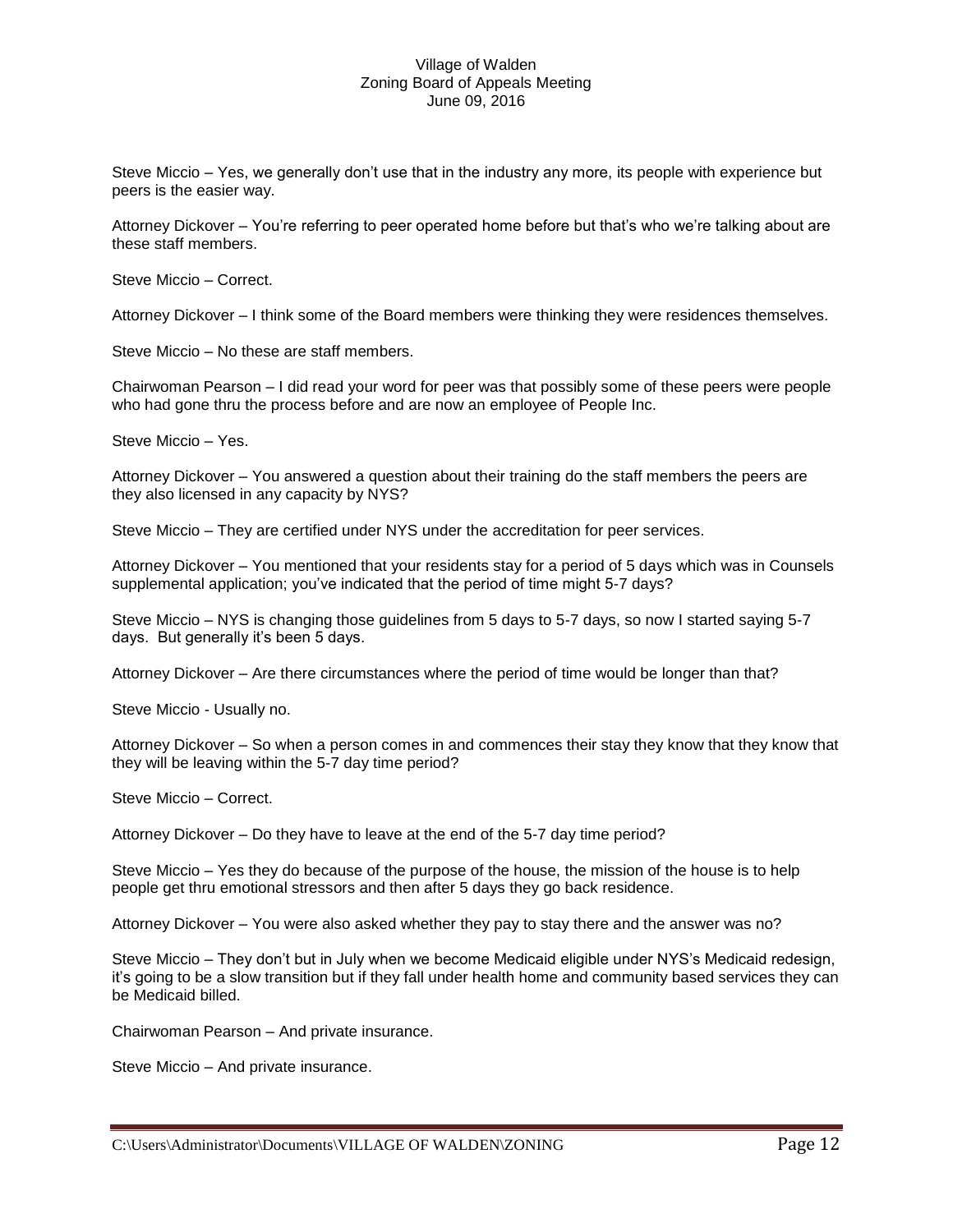Chairwoman Pearson – So if I came to you and I had prior insurance you would automatically bill me because I have the insurance? How do you decide who is going to pay and who isn't?

Steve Miccio – That's a question for NYS, what they're doing is coming up with the guidelines of when that is billable and when it's not. So its home and community based services that NYS and the center for Medicaid and Medicare services is now negotiating.

Attorney Dickover – When a resident comes to you do they sign a contract?

Steve Miccio – No there is a guest agreement.

Attorney Dickover – Is the guest agreement a contract with them that they agree abide by the rules of the home. They understand that they are coming in they're going to leave in 5-7 days? Perhaps you can share with us a copy of the guest agreement?

Rebecca Valk – I submitted a copy of the application that must be filled out by someone. What I submitted is essentially is pre-registration form. There are rules and guidelines and the penalty would be that you would have to leave the home sooner than 5-7 days if you failed to abide by those terms and conditions. Particularly the use of alcohol and drugs is not permitted on the property.

Attorney Dickover - The decision whether or not they weren't abiding by their guest agreement would be made by one of the staff members the peers?

Steve Miccio – Correct.

Chairwoman Pearson – Another example, I come to you I'm not doing well maybe almost suicidal is that something People Inc. have? And just say my husband is after me as well, now what type of law enforcement do you rely on? Do you rely on the Village of Walden for those services? Say I come to you and he comes behind me in another car, maybe that will happen I don't know, if I'm in that state of mind I'm coming to you because I know you're there and 2 day later he shows up there and wants me out of that situation. What happens, what is the scenario for something like that?

Steve Miccio – That's never happened, but if it were too happen the staff are trained. If there was a domestic violence issue or something like that they would have to call the police law enforcement and of course make sure that person is safe.

Chairwoman Pearson – I know that is an extreme but it's not impossible in today's world.

Steve Miccio – We do have the mobile team, but also I am one of the trainers in Orange County and in Dutchess County I am one of the principles in all the crisis intervention training for the police. Some of the officers here in the Village of Walden have gotten some CIP training, which is a 48 hour training on working with people with addiction and mental health issues.

Rebecca Valk – As I stated People Inc. is running this model in at least 4 other locations successfully and there's nothing to show as Steve Miccio stated the particular scenario that you talked about, it has not happened and there is nothing to show that it's anything more likely to occur in this home as it would be if I still lived in the Village of Walden and had an incident with an abusive spouse or significant other. There's no correlation in between the population and increase crime or domestic violence issues.

We would welcome you to take a look on the internet of the Rose House model. It has received quite a bit of positive press and is really being adopted by the Office of Mental Health, and as a practice for other agencies throughout the state to adopt.

Chairwoman Pearson – So the owner is Pathways Inc. and I read People Inc. is possibly going to purchase the house at some point from Pathways Inc.?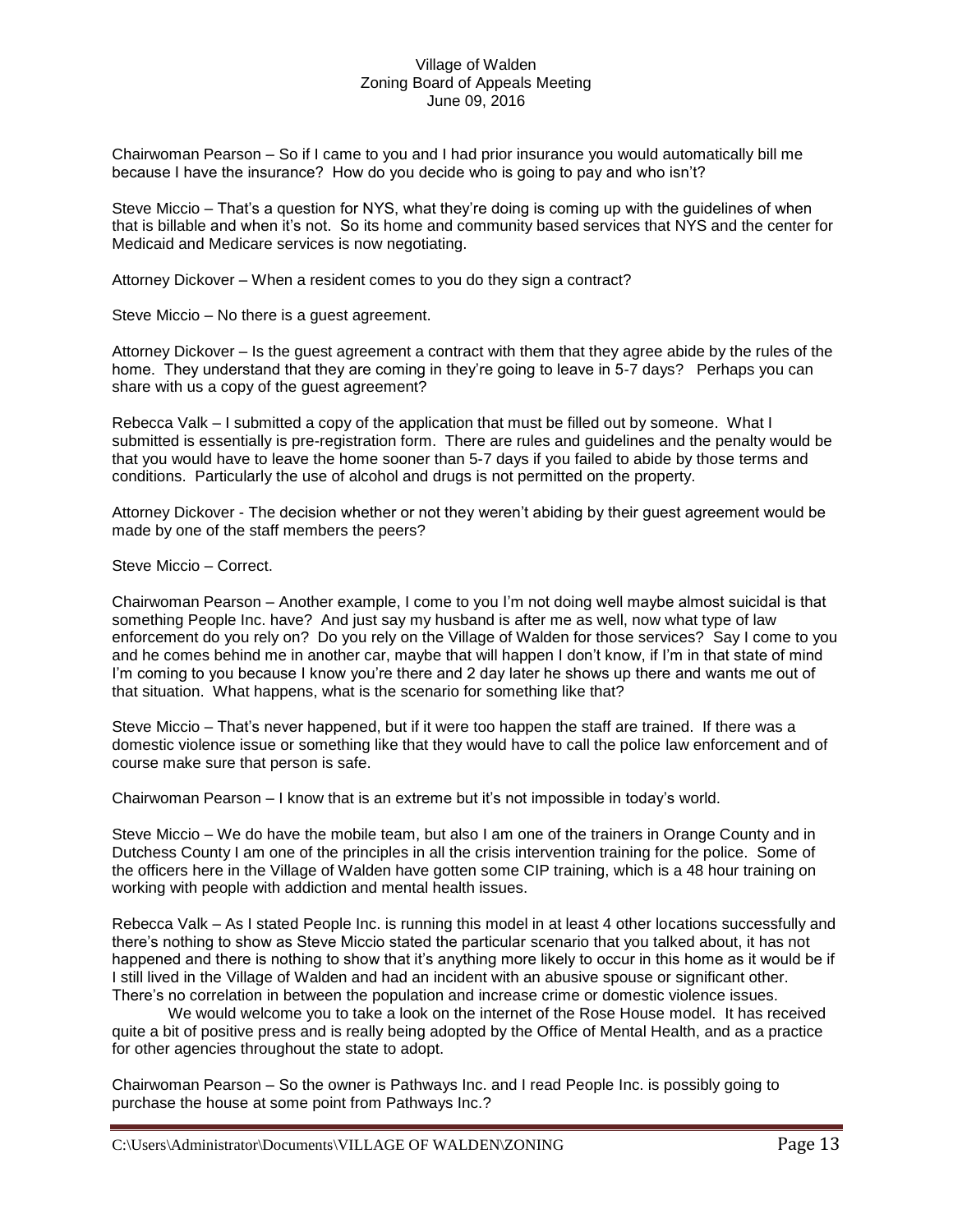Steve Miccio – Yes.

Chairwoman Pearson – I did go on your website and tried to find something on Pathways Inc. and I couldn't find very much on Pathways Inc. online at all.

Steve Miccio – I don't think they have a website.

Chairwoman Pearson – So what is Pathways Inc.?

Steve Miccio – They're a corporation that has assisted living for adults thru out NYS. They do other housing at different levels and are mostly in the Hudson Valley area. We approached them because we couldn't afford to just go out and buy a house. People Inc. just bought a house last year in Glens Falls and Pathways Inc. was looking for an opportunity and so the offered to purchase the house for People Inc. and lease it to People Inc. until we could buy it.

Member Matise – Let's go back to the letter of July 7, 2015 that the Village of Walden received. In anticipation of Pathways Inc. buying the building the property and it clearly says that. There's an email and there's a letter to the Building Inspector and you're copied on it. Then Building Inspector Stickles replied 7 days later July 14, 2015 and then in March 2016 Building Inspector Stickles sent a letter to Pathways Inc. and to John Fallon I think was copied on it, everybody was copied on it. John Fallon, John Revella, Donavan, everybody was copied on it. "As you should recall I contacted you by letter dated July 14, 2015" now this is March 2015 and in the meantime Pathways Inc. and you in relation to Pathways Inc. purchased the building. Why was no contact made to the Building Inspector in that time frame at all? The Building Inspector did not get a letter from John Fallon until January of 2016.

Steve Miccio – That I don't know.

Member Matise – You were party to the July 2015 correspondence.

Steve Miccio – I was party to it yes, but I was relying on Pathways Inc. knowing what they were doing and their legal Counsel knowing what they were doing. I wasn't in a position yet to really get involved with that.

Member Matise – Then who hired John Fallon?

Steve Miccio – Then I hired him.

Member Matise – But this was after the property was already purchased.

Steve Miccio – Yes.

Member Matise – Did you have clients there at that time?

Steve Miccio – No not at that time.

Member Matise – At what time frame did you have clients there?

Steve Miccio – That was my mistake and I apologize for that. I thought that everything was all set, the zoning, the building and everything and we opened for a couple of weeks and then had to close and that was it. That was in February 2016.

Attorney Dickover – Counsel in your supplemental application today you make reference to an attached exhibit being a County contract? When I looked at it, it appears to be an agreement that you will preserve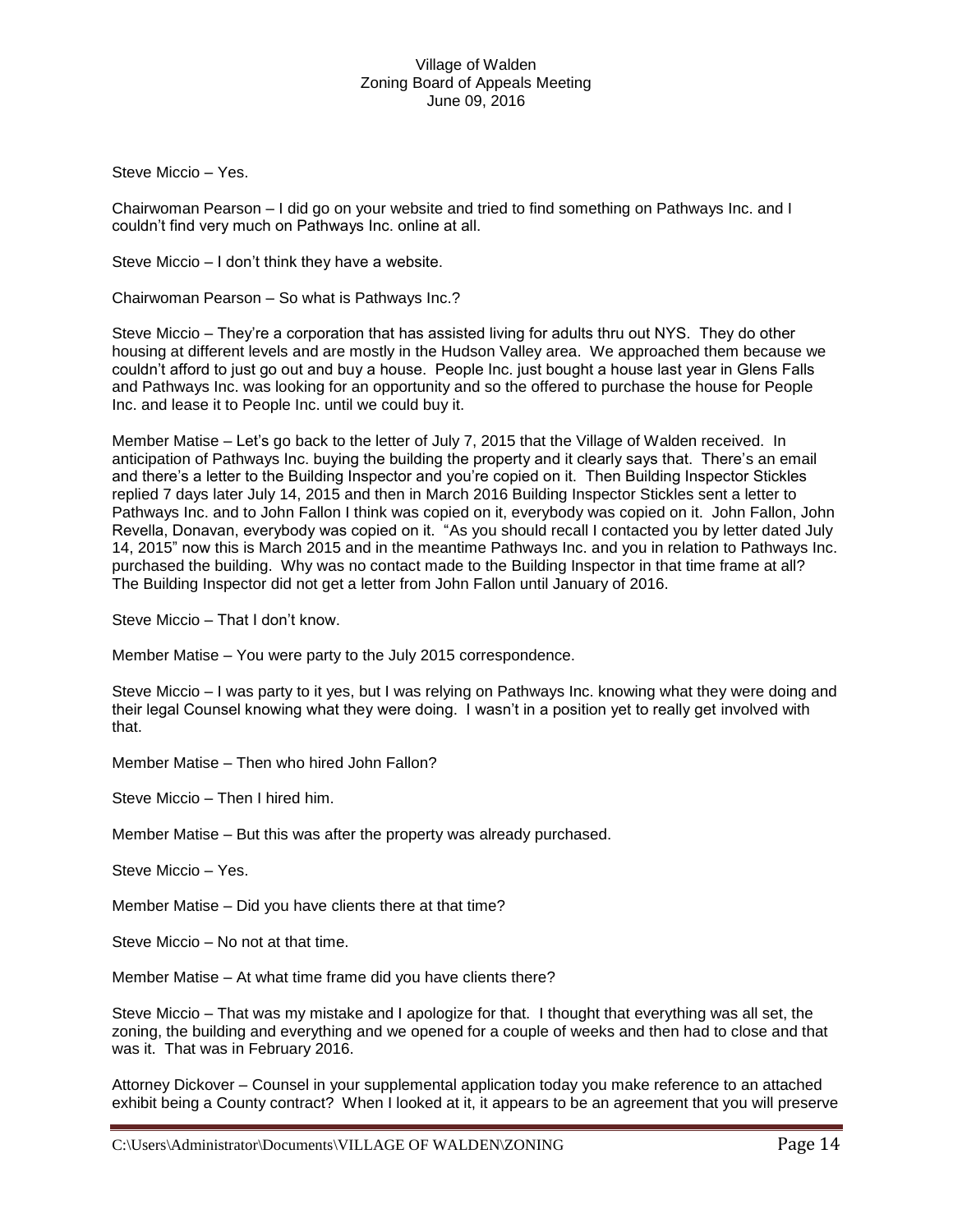the privacy issues of the patients. I don't see a contract that would talk about the patients and so on with the relationship with the County.

Rebecca Valk – It's a very limited contract. There is an attachment that goes into specific listings of properties and the funding for each property and that goes with the properties for which the grant funds are coming out of the Office of Mental Health and are being essentially delivered to the County of Orange who is then distributing them to People Inc. for the purposes at these sites.

Attorney Dickover – That is the extent of the County contract?

Rebecca Falk – That is the contract I've been provided and that is consistent with similar documents. I'm not surprised by your question and regard.

Chairwoman Pearson – From the County that's all they will give you as a contract then, or are you going to get something more from the County for a contract?

Steve Miccio – That is the entire contract.

Chairwoman Pearson – That's it and that's all you will be receiving and that's all you feel comfortable having to receive from the County?

Steve Miccio – This is how they get us the funding thru out all the counties.

Member Matise – Is it an annual contract?

Steve Miccio – Yes.

Member Matise – Do you have to reapply?

Steve Miccio – We just have to do the insurance policies and re-up and our contract is written.

Attorney Dickover – You made a comment about operating a mobile center. Does the mobile staff operate out of the residence?

Steve Miccio – Yes and no, some do and then I also have additional recovery center staff that operates in Dutchess, Ulster and Orange Counties.

Attorney Dickover – Was it your expectation that a mobile staff that a mobile staff will operate of the Walden location?

Steve Miccio – No, if there were any mobilization out of the house it would be 1 of the 2 staff that are there.

Attorney Dickover – No additional people?

Steve Miccio – No additional.

Member Matise – Based on this 5-7 days occupancy about how many people a year are going to be there?

Steve Miccio – It's only 4 bedrooms that we are using. Our average is between 230 and 280 individuals a year.

Chairwoman Pearson – Will it only always be 4 bedrooms?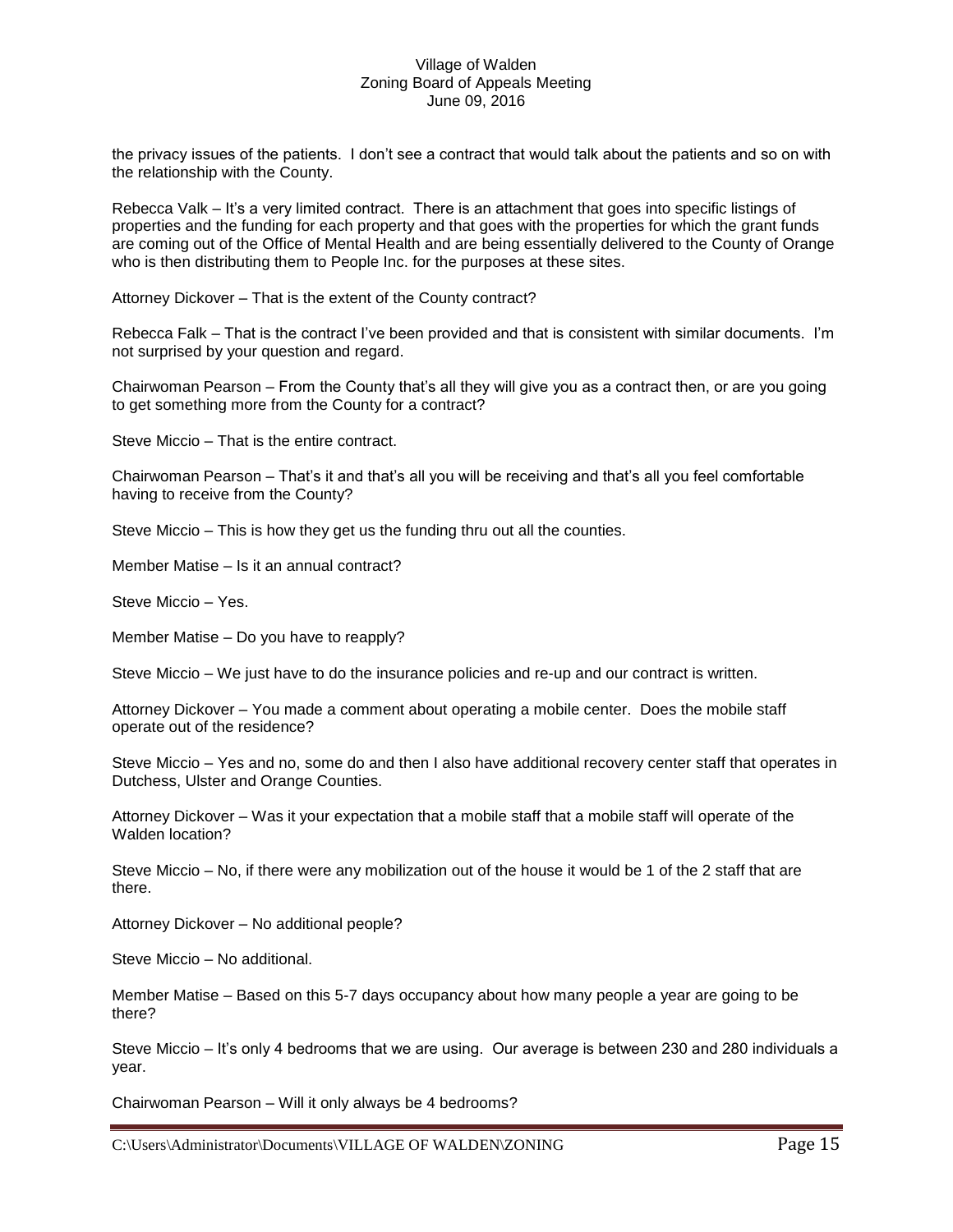## Steve Miccio – Yes.

Chairwoman Pearson – Should Pathways Inc. be the one who should be coming before this Board instead of People Inc. or is because they are leasing the property that is proper procedure?

Attorney Dickover – Your question really is who has standing to bring an application before this Board. Many times to bring an application, an appeal in particular, typically has to be a person with standing. That might be the property owner or other times it might be a person who is in contract with the property. We've had this issue before. This applicant is in contract with the property owner and the lease also. I would prefer not to answer that question this evening.

Rebecca Valk – I would just note that your form requires the owner's consent; the applicant can be a different individual. The owner did sign off, that is why I did made the correction in the beginning of our presentation that the correct representative signed the application. However it was listed under Crystal Run the individual's last name is Reckess, who signed the application, and he is the representative of Pathways Inc.

Chairwoman Pearson – Inspections and living there and one entity moves out and another moves in and there has been no inspections? I believe the Building Inspector might have to inspect and look in the house. I know he does have to do buildings like the one we're in now and group assemblies etc., I don't know if that is also something he would have to do. He has not been in to inspect the house is something that would have to happen?

Building Inspector Stickles – Before they occupy the house. I don't believe it will be on an individual bases when someone moves in and out.

Attorney Dickover – Their occupancy is subject to the city fire and building code.

Member Matise – Building Inspector Stickles, would you be inspecting to issue a Certificate of Occupancy?

Building Inspector Stickles – Yes.

Chairwoman Pearson – Are there any other questions/comments from the Board? None noted at this time. Then we will open this to the public.

Ellis Langlitz, 92 Ulster Avenue – I am 2 doors down from the property we've been talking about. I'm concerned about the appropriateness of this location. That corner, Ulster Avenue and Albany Avenue is kind of a hub in the Village of Walden for the movement of children. Right behind 108 Ulster Avenue is the Girl Scout Cabin, not far from that is Bradley Park, a couple of blocks up Ulster Avenue is Most Precious School where a lot of students walk back and forth to and that corner itself is a very busy bus stop for the public school system.

My concern comes from the last time this particular property was used for a group of people who enjoy each other's company and cook together. I have records here from 2004 to 2014 of police calls at 108 Ulster Avenue about that address, 241 calls over the course of 10 years and if you look at the incident types most common is assault, larceny, disorderly conduct, suicide attempt, noise complaints and harassment, over and over and over again for 10 years.

When I moved into the Village of Walden 10 years ago, I wasn't aware that it was a group home and I can tell you the place was a fiasco. There were people screaming obscenities at all hours, screaming gibberish. There were people who came onto my property; residents from there would come up my driveway asking me for cab fare, asking to use my cell phone.

The way that family is defined in the law is one thing but a place where there are so many children all the time and this much police activity, there seems there has to be some other way of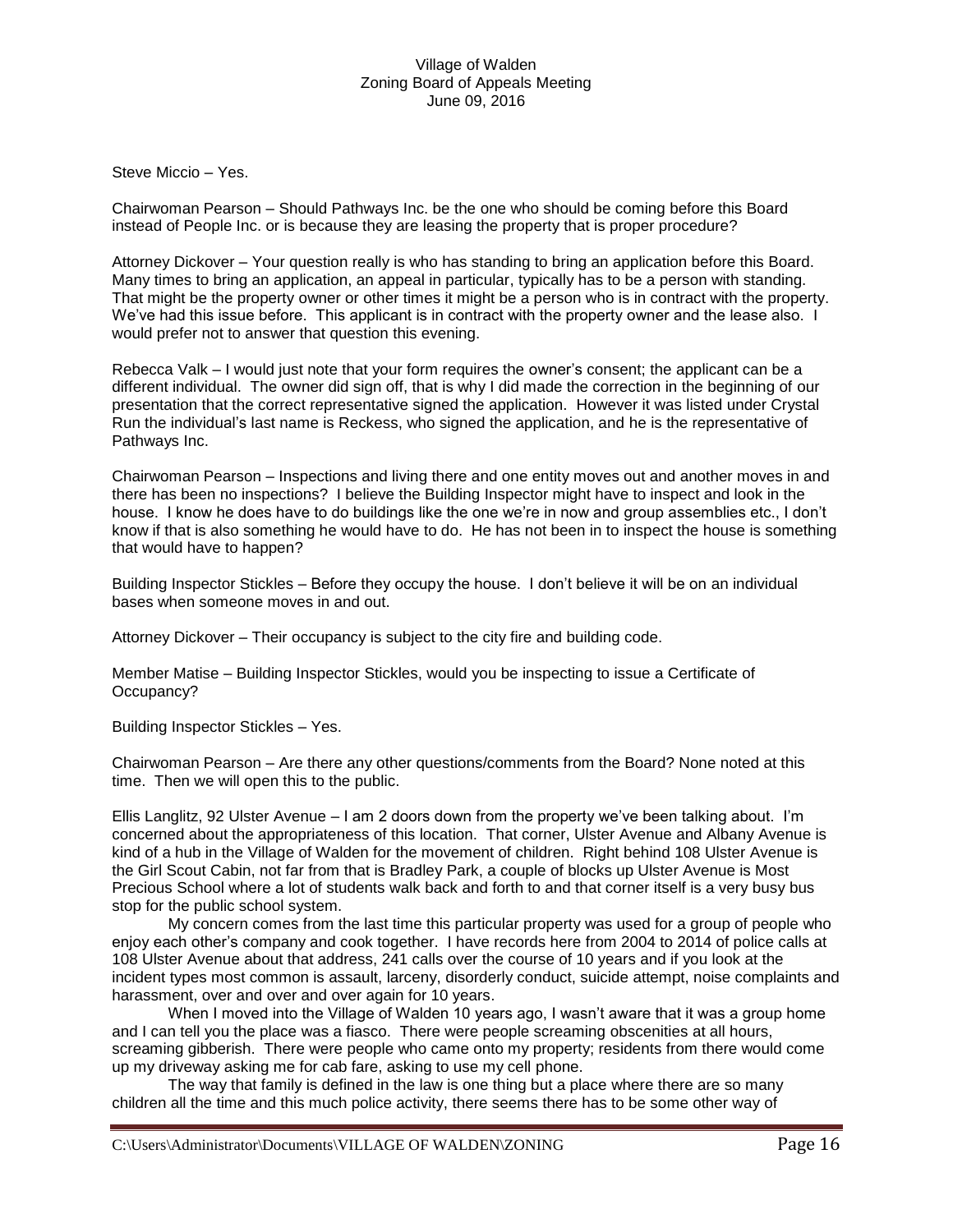addressing the appropriateness of this sort of facility in this particular area. That's my concern; it was unbelievable what was going on at that place. Thank you for giving me the opportunity to make my statement.

David Stoudnour, 103 Albany Avenue – With regard to what the last speaker said, I've lived in my house for 32 years. Some years ago the previous group house was there, yes it was chaos, yes the police where there about every 10 months I've had residents that house walk through my yard, I fenced in my yard because of it. They would look at my kids like a bobcat looks at a rat, it wasn't pretty. I really don't want to do this for the next 10 years.

The last time they stood up here and with a very nice speech and talked about the family, it was going to be so wonderful and we're going to help all these people. It didn't work out, thank you.

Wendy Mucke, 100 Ulster Avenue – I'm pretty new to the Village of Walden it's been a couple of years. I too did not realize I lived across the street from a group home, which would be neither here nor there shame on me for not doing the research. This time you didn't ask, I've a 14 year old at home by myself.

What is the mental health population you serve? That would be my question. You talk about protection and safety and security and crisis mode, what about us. At what point do we have to sacrifice ours for someone else. I'm not saying it's not for the greater good, I'm not saying it doesn't our state hundreds of thousands dollars, but when did I sign up for the sacrifice, when did I get the opportunity to yes or no? Maybe I would have said yes, but I wasn't given that chance and where in the law might that be. But if someone could define for me what that population we're serving I would feel a whole lot better, well maybe.

Bruce Townsend, 26 Albany Avenue – I'm 2 houses from the site on the other side of the Girl Scout Cabin. A couple of comments, initially boring stuff about jurisdiction, it does look like this is a matter for which there is no jurisdiction. It looks like it's untimely and looks like although there hasn't been any determination as to the word family that wouldn't be the subject for this Zoning Board to address. So I think the application should be dismissed at the outset. I'm a bit concerned that this further discussion may be viewed as a waiver of that, I don't think that is in any way the case.

With regard to these applicants, when we read this notice that came to all of us, there's no mention of any of the facts that were discussed today. None, there's no mention that this is a huge corporation coming in here, as I viewed their website it is a corporate structure coming in here to rent space to individuals for short periods of times. Under any normal definition it is a rooming house and this rooming house does not in any way fit either of the 2 definitions of family in the Zoning Law. Traditional definition of family or the expanded sort of alternate definition of family, they're trying to bring it in with that. By saying well it really isn't, but it's really not, it's a group of people coming essentially as I see it completely unscreened. They're not screened for criminal history, they're not screened for sex offense, they're not screened for substance abuse, they're not screened for alcohol abuse, they're screened for violent behavior, and they're not screened under domestic violence registry. There are all of these resources available to anybody who's running a public facility to screen people and there hasn't been one word of any of that.

I don't know what the minimum qualifications are for the people who are actually there at the facility. Based on the last facility we had a huge variety of in competencies supervising the place. There were times when there was a party rocking and rolling until 2 or 3 in the morning and I'd go over and say, hey guys what's going on? It wasn't the people living there, it was the workers and their buddies, and they were having a great time. There were also some very competent very caring people there.

Another point, that prior residence was under the Padavan Law, this is not under the Padavan Law. The reason for the Padavan Law, as I have very superficial knowledge of it, was to except these sorts of facilities from zoning so you can't keep them out by saying they don't comply with zoning. We know they know they don't comply with zoning so we're going to pass the Padavan Law and say you have to take them as a municipality. It was an ingenious stroke of legislation. But this particular application is not under that law. That law had a house at 108 Ulster Avenue for a period of time and then it ended. In the recognition that that disruption to a community and it is recognized as a disruption to the community, should end after a period of time and it has ended.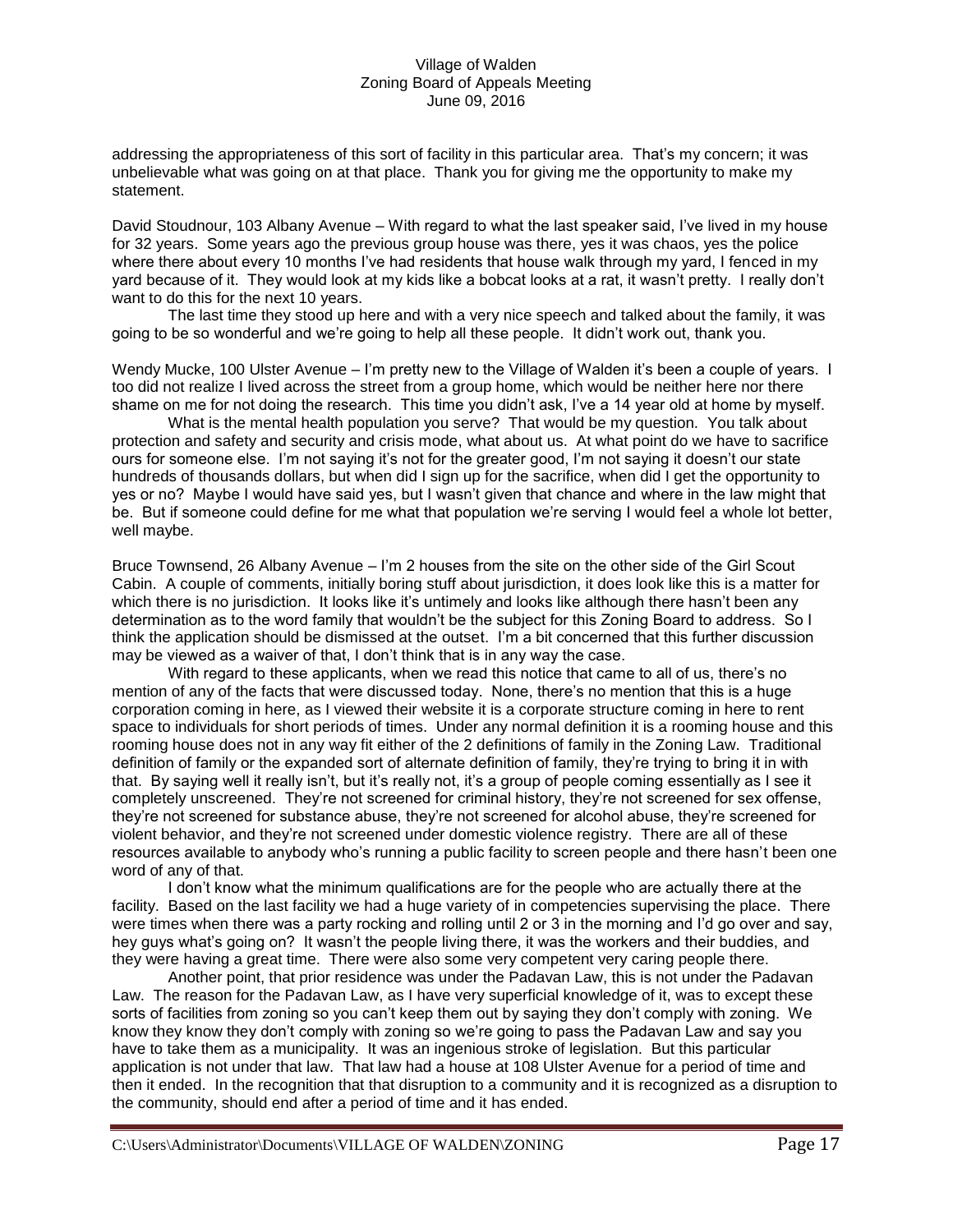It is an abuse of the Padavan Law to then put another facility in there, with no termination date except perhaps this tenant permits this dwelling to fall into disrepair as they permitted the facility in Milford to fall into disrepair, so they couldn't use it any more. As a tenant you're entitled to the power to keep the property up. They didn't do it in that place and as far as I can see they're not going to do it in this place. I live 150ft away, since they have been there this spring the grass has been mowed once. We're in the middle of June and the grass has been mowed 1 time. In the back yard there are huge limbs hanging in the trees, literally widow makers, piles of brush, piles of garbage behind the house that are untouched. We know the character of this applicant because they've come in and they've operated without any permission, with complete disregard to any Village of Walden rules any Village of Walden requirements. They just came in and opened up shop and said we're going to do it.

I'm concerned about the people who are there; we don't know anything about the corporate structure. We have the CEO here; we have no idea how many levels of people before we get to that person who is actually caring for the residents. We don't know who to call when the sidewalks aren't plowed, when the grass isn't cut. He is saying they need 3 shifts of people to run 24 hours and even that's not true, you can't run a place with 3 shifts of people, you need 4 at least because of vacations and time off etc. Who supervises that, we have no idea. There hasn't been any presentation to the Village of Walden saying this is our business structure, this is how you begin to interact with us, this is the contact person, if there is a problem this is what we do. We don't know. Every time there's been a question like that the applicant has backed away. That concludes my comments, thank you very much.

Susan Millspaugh, 86 Ulster Avenue – The notice that we received was talking about family and listening to the description it sounds more like a hostel situation. I don't see where people would arrive with a person who owns and be living in this home as somebody actually in a family would be living and their signing a guest agreement which sounds like they are a temporary guest and then they go back to their residence to live with their families. Where is the family in the definition of family?

Elizabeth Michella, 114 Ulster Avenue – I live right next door. I just want say that I'm not impressed with my new neighbors. My husband's been taking care of the grass, taking care of other things, they haven't done anything. The house is a mess. I say shame on the Village of Walden if we didn't learn from the first time. We should learn this is our opportunity, that's all I have to say.

Chairwoman Pearson – Are there any other questions/comments from the public? None noted at this time. Are there any other questions/comments from the Board? None noted at this time.

Attorney Dickover – The applicant wishes to address comments from the public, perhaps now would be the time.

Rebecca Valk – Thank you. One thing I would like to notice, we are not waiving the argument that this is covered under the Padavan Law, we reserve our rights that this is a facility that would receive the protection of that law. The Padavan Law is what's known as Mental Hygiene Law 4134. I also note that this definition of family the argument we're making this evening is not a new argument, it's an argument that has been adopted by the courts of this state. I would refer you to the decision that I attached to my supplemental submission as well as the federal cases cited within my cover letter.

I will certainly make notes; discuss it with my clients of the growing grass and the number of issues that have been raised this evening. Certainly People Inc. has no desire to be viewed upon as a neighbor that's not maintaining it. I would note that the situation in Milford while they may not have the rights as a tenant to make improvement, when those improvements become cost prohibitive as a tenant you're not willing to invest in that cost as a tenant. So the business decision was made to no longer remain in that property, given the owner. I've also been informed by my client that there is screening for sexual offenders, I don't recall some of the other issues the gentleman raised, but there is background screening done for an individual that resides at the home.

Steve Miccio – There is a pre-registration where people cannot enter the house until we have done a search on the sex offender registry.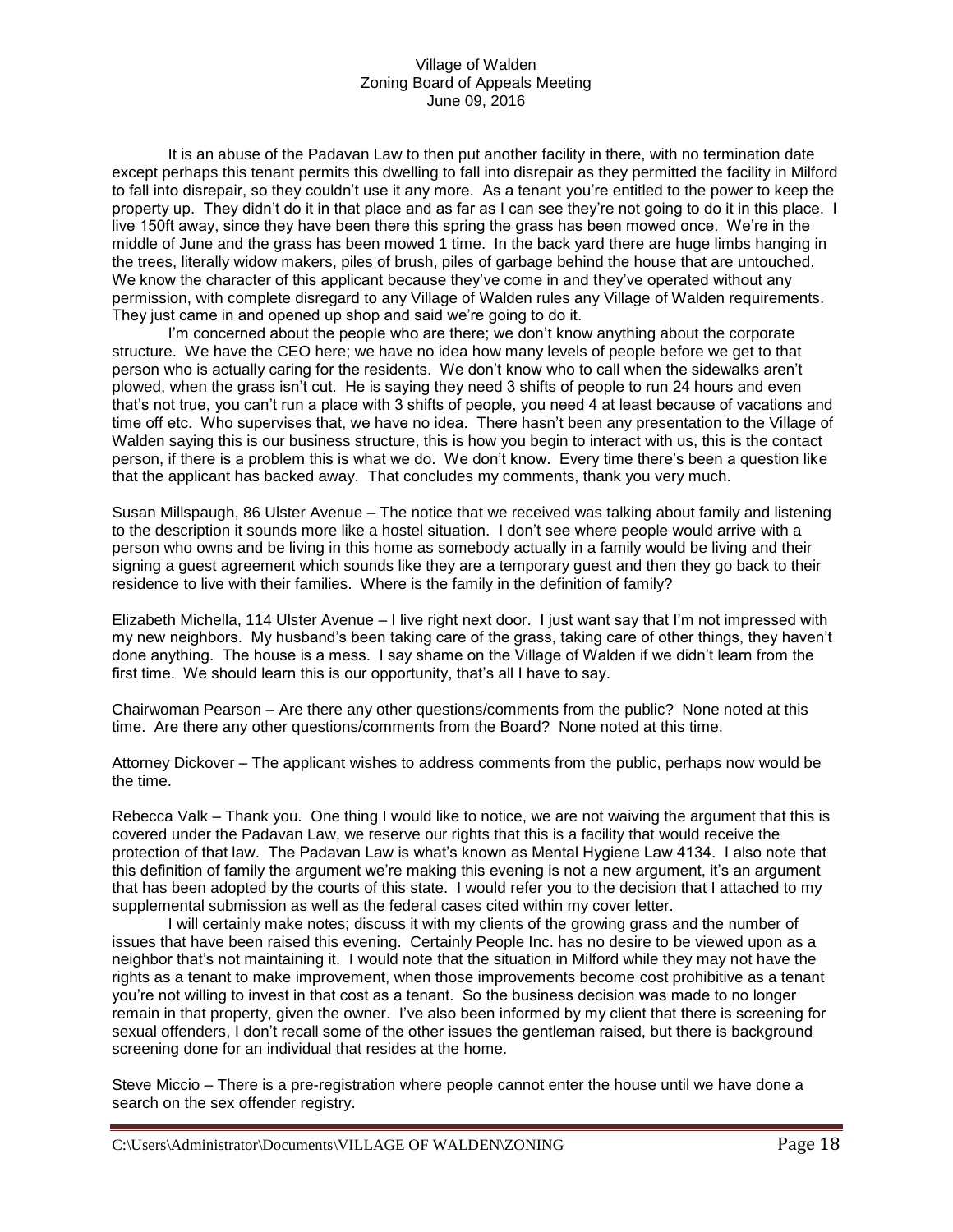Rebecca Valk – I would also note on a business structure the business structure is not before the Zoning Board as a question whether or not this is a permitted use. While I recognize with council we have the issue time frame, I would note that the letter of the Building Inspector impliedly determined that a Use Variance was needed, therefore that is not a permitted use we arguing this evening that it is a permitted use and right.

Member Svarczkopf – If a guest becomes destructive to the community what is the normal procedure for that?

Steve Miccio – In 15 years that hasn't been an issue but if there was then we would ask them to leave or call the police or do the right thing.

Chairwoman Pearson – You didn't answer about what population you are basically serving in your home.

Steve Miccio – People with mental health issue.

Rebecca Valk – Are you looking for those on the developmental disability scale vs those who are having more of a temporary psychiatric issue.

Chairwoman Pearson – Well this is temporary this sounds like. So this is a temporary place for people to come, so what is your percentage of the population that you serve.

Steve Miccio – These are 100% mental health issues, not developmentally issue. There is a difference and maybe that's what's confusing people. Crystal Run was developmental disabilities when they ran that house, this is mental health, schizophrenia, depression, bipolar, anxiety, those types of thing, there's a big difference.

Chairwoman Pearson – Attorney Dickover anything else at this time?

Attorney Dickover – The boards choices at this point are if you decide to close the Public Hearing and make a decision this evening or you can close the Public Hearing and reserve your decision, which I would suggest if you decide to do that proceed in that fashion because there are issues that we can research and the board members certainly want to review the supplemental application that was made. The other choices you have are to leave the Public Hearing open so that you have time to review the supplemental application and perhaps have the applicant come back and address any questions that the board may have with respect to it. It's a lengthy argument and perhaps that may be better for you to proceed with. The applicant has indicated they are under a bit of a time constraint here, but in all fairness the board received that package sometime today.

Member Matise – Didn't the building inspector have some compliance issues involved here too, that maybe need to be addressed. So we should keep the Public Hearing open.

Attorney Dickover – I'm not aware of any compliance issue you are talking about. There was an order to remedy by the building inspector back in March, which apparently the applicant complied with that. It's not being operated currently I heard as said this evening. Other than that compliance issues are for the building inspector not for this board to consume themselves with.

Chairwoman Pearson – Can you back over the jurisdiction that we talked about in the beginning. I went into this part of it because the public was here.

Attorney Dickover – The first one is that the application was presented to the board as a request for an interpretation of the definition of the work family as it appears in the Village of Walden code. This board has jurisdiction over interpretation questions when it involves an interpretation that rendered by the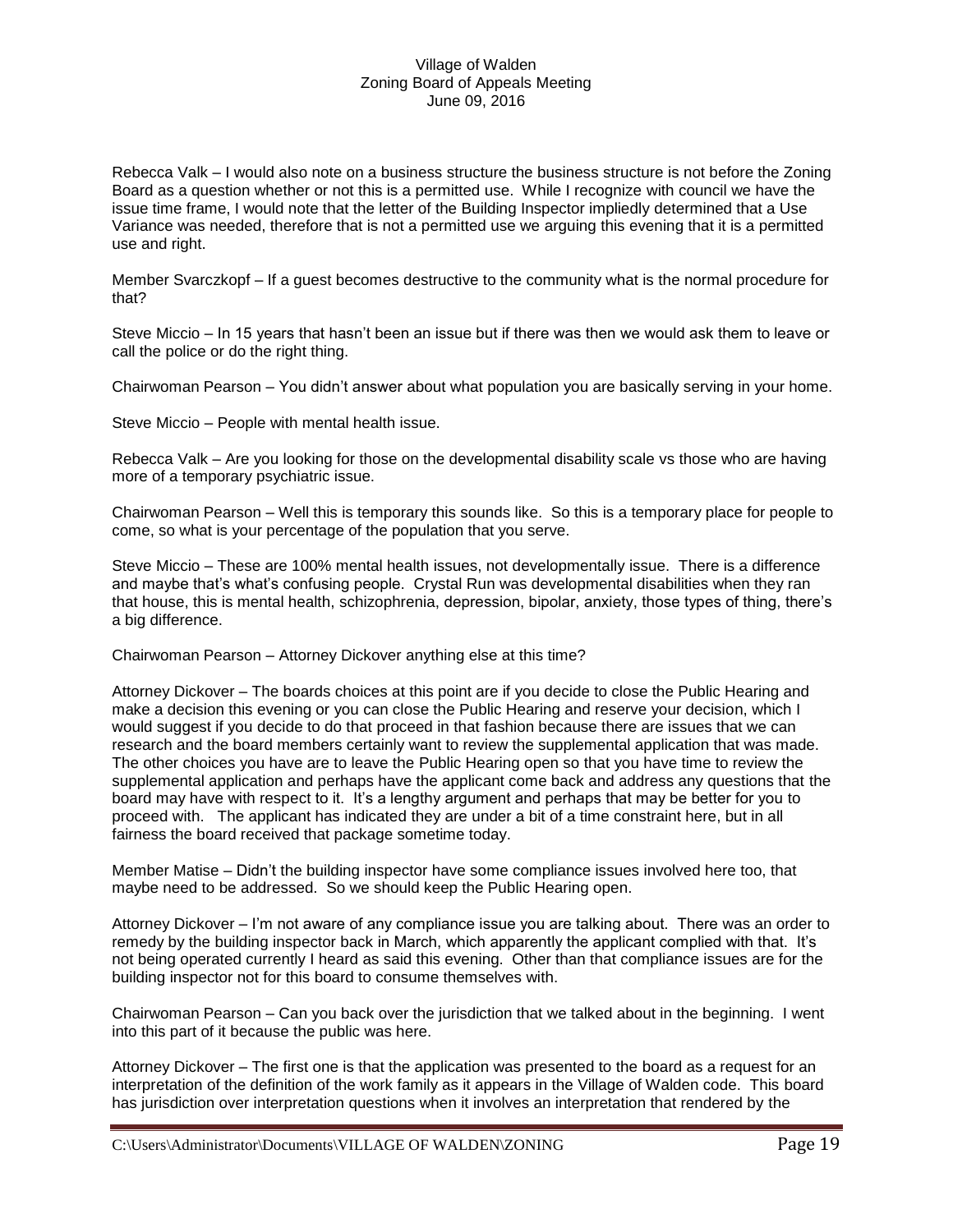building inspector, which it was not. That word was not used by the building inspector in his letter of March of 2015 and yet that was the request that was made. One of the issues I've asked the applicant to address is on what basis does this board have standing to hear an interpretation of anything other than the determination, order, decision, etc. made by the building inspector .

The second piece of that is that the supplemental application that was received refers to the application as an appeal. Yet I'm not sure from reading it that it's an appeal or perhaps the word appeal was used, maybe missed characterizing really what is a question of an interpretation I'm not sure. But the issue with respect to that is if it's an appeal it needs to be brought within 60 days of the decision, order, determination made by the building inspector and what we've seen so far is that the letter referred to again is March of 2015. This appeal if that's what it is was brought in April of 2016, well beyond 60 days of being timely of the building inspector determination. There are 2 preliminary issues that you need to address.

So there are 2 things going on, 1 you received a supplemental application and you want time to review that and ask further questions which the public again might want to ask questions, respectively you can hold the Public Hearing open. If you don't think that's necessary you can close the Public Hearing and reserve decision or close the Public Hearing and made a decision this evening. If doing that we first have to address the issue of the interpretation, you have jurisdiction for that if you decide that you want to do that. Number 2 is it timely and then go on to an interpretation of the word family because that is the issue that is before the board.

Chairwoman Pearson – We really don't have any other issue before us because that was the formal application which was the interpretation of family. But you're saying the jurisdiction was not really it because that is not a word that Building Inspector Stickles had used in this letter. So there really is no reason. Are there any other questions/comments from the Board? Are you all following what I'm hearing?

### Member Matise – What are you hearing?

Chairwoman Pearson – The interpretation that they are requesting that came before us tonight was for the word family that is what we are here for. Building Inspector Stickles has never put that in a letter so they are arguing against something that was there. The jurisdiction is not where it needs to be. My question is where to go from here and the board has to make that decision. Do you want to move forward, do you want to hold the Public Hearing open?

Member Matise – What complicates it is that they gave us this additional information today.

Chairwoman Pearson – Exactly but what we are being told is the jurisdiction is still not there.

Attorney Dickover – That is the position I have put to you, it is for this board to determine whether or not you feel that's the position that you are going to take. If you would like me to brief it for you I can do that. Counsel for the applicant perhaps wants to address it as well but if you are going to take that I would suggest you leave the Public Hearing open, while you have time to review the supplemental application.

Member Svarczkopf – The supplemental application is considered part of this application?

Attorney Dickover – Yes.

Chairwoman Pearson - It is because we just received it today?

Attorney Dickover – It's been construed as a supplement to the application so I would suggest to the board that you take it as that.

Chairwoman Pearson – An application that we really don't have jurisdiction over because Building Inspector Stickles never really told us about that word.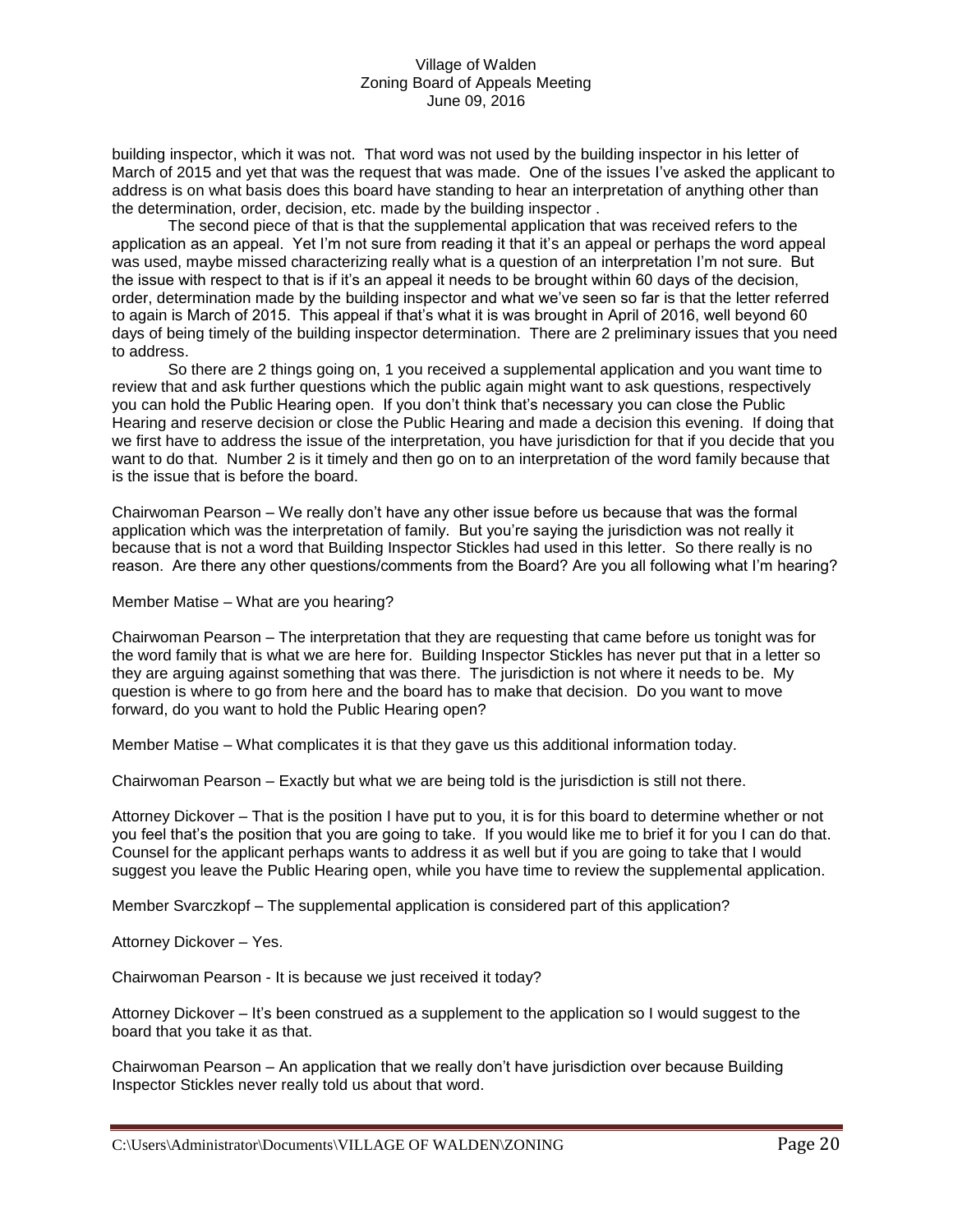Rebecca Valk – I just want to address the point you raised about my use of the word appeal in my cover letter, I will concede that was a poor choice it was always meant for this submission to add to what Mr. Fallon submitted. I felt he did not raise issues that were important for the board with his request for family. The separate issue about the jurisdiction I'm not addressing right now, I just want to address the point of this that was submitted today. It was intended to be additional information for your review to review with your attorney that I felt was germane and extremely important given the laws.

Member Matise – Yes, but we didn't have time to review it because we received it this morning.

Rebecca Valk – My point being that as Counsel for many boards myself I know you don't always rule the same evening and that your counsel would likely be of a great guidance on those issues raised in it. So by all means am I expecting for you have thoroughly analyzed it all, the point was when I reviewed the application submitted as a zealous advocate for my client I felt it needed to supplemented.

Chairwoman Pearson – Are there any other questions/comments from the Board? None noted at this time.

## **Member Svarczkopf, made motion to hold the Public Hearing open to the next meeting 07/07/16 Seconded by Member Matise, All Ayes, Motion Carried**

Chairwoman Pearson – Thank you everyone from the public, we appreciate your comments. You can come back to the next meeting the Public Hearing will still be open.

# **B.2 106 First Street, Interpretation**

### **Member Wesenberg and Member Matise - Counted mailings; mailed 37, returned 20.**

### **Member Wesenberg, made motion to open the Public Hearing Seconded by Member Moore, All Ayes, Motion Carried**

Jay R. Myrow, Attorney representative – Michael Fuentes is the owner of the property and he is present this evening. I have a rather large stack of papers I was going to submit to the board but I only have 1 copy of them. Some of the documents are; a lot of receipts for the work that has been done on the premises, there are copies of photographs that were submitted I do have originals that the board should have, if you have questions about these things Mr. Fuentes can answer them.

This is an application for an interpretation regarding a letter from Building Inspector Stickles dated 04/11/16 attached to the application. A brief history, Mr. Fuentes bought the property from Orange County in 08/2015, it was a tax sale property at the time he bought it the property was vacant. It was not in good condition. When you look at the property it's clear that the property is laid out as a 2 family dwelling. I don't think we know whether or not it was owner occupied before it was vacated or not, but it was clear to Mr. Fuentes intentions to use the property as a 2 family dwelling.

Briefly going through some of the documents I handed to the board. I have a copy of the auction offering from Orange County showing the address and the description was as a 2 family residence. This is the offering Mr. Fuentes was responding to, the official bid purchase document was noticed and submitted to Orange County and ultimately accepted. It describes the property as identified as a 2 family property. Subsequent to the purchase in August I believe the deed came back to Mr. Fuentes in October after the recording.

There was a tremendous amount of cleanup to do, I believe Mr. Fuentes can confirm that he had 7 truckloads of garbage that he had to take out of the place and the photographs show some of the conditions that are not conducive to occupancy at the time that he took possession. The place was serviced I think by propane, he has made an application to NYSEG to convert over to natural gas and is in the process of doing that.

There were a couple of violations issued by Building Inspector Stickles I believe they were for cleanup and mowing and I think they were timely complied with after Mr. Fuentes taking procession of the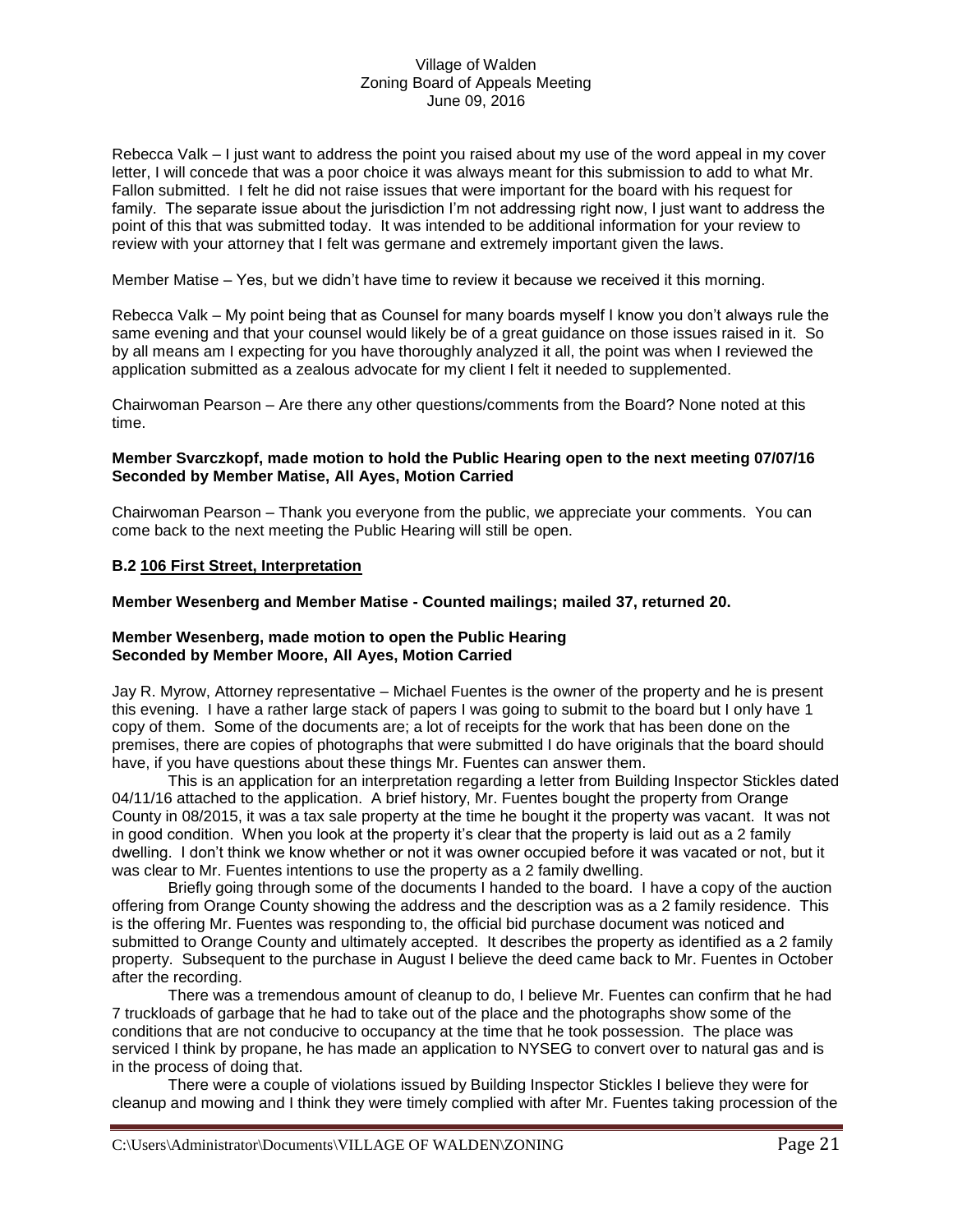property. Electrical inspection was done and passed we had to submit that to NYSEG as part of the application. Mr. Fuentes has hired Stephen Deutsch, P.E. who is an engineer to do an analysis of the building and to instruct him as to what work should be done and what would require permits. I done believe there is any structural work that is going to be done, it is also cosmetic. We don't believe any of the work needed to be done required a permit. I have told Mr. Fuentes that after we have completed this process that he should contact and sit down with Building Inspector Stickles to make sure things are done properly.

Back in January 2016 Building Inspector Stickles sent a letter that was received by Mr. Fuentes advising him that the property had to be registered pursuant to local law. Mr. Fuentes filled out the statement of registry stating that the property contained 2 units and I notarized this on March 1<sup>st</sup> and Mr. Fuentes mailed it out the next day. The letter said it had to be filed by April  $1<sup>st</sup>$  but he found the statement of registry indicating it was a 2 family dwelling and paid the fee calculated based on 2 families.

Chairwoman Pearson – What were the dates again?

Jay R. Myrow – I notarized it on March 1 and Mr. Fuentes says he brought it over either that day or the next date.

Chairwoman Pearson – He bought the property on what date?

Jay R. Myrow – In August 2015. I don't know if this letter is sent out the first part of the year routinely.

Building Inspector Stickles – It's supposed to be.

Jay R. Myrow - Mr. Fuentes got it, processed it, and filed it timely.

Member Matise – What is it?

Jay R. Myrow – It's called a Rental Property Registration Law which is Chapter 221 of the Village of Walden code and requires a registration of all rental properties.

Member Matise – I'm assuming that this was not going to be his primary residence.

Chairwoman Pearson – Let me interrupt here. We're here for another interpretation; abandonment of use is what the board is looking at as an interpretation.

Jay R. Myrow – We're here for an interpretation. We believe that there is no voluntary discontinuance of the use as governed by applicable law and that therefore the legal non-conforming use this property was not abandoned and it remains. We disagree with the interpretation; Building Inspector Stickles notice the law no longer maintains its non-conforming status. This building was built obviously prior to zoning that's what makes it a legal non-conforming unless the zoning was changed. I don't believe that it was but it's been a legal non-conforming 2 family since the zoning was enacted. There are a couple of issues with that.

Essentially the letter states that the non-conformity has been abandoned and no longer exist; it converts back to whatever zoning law exists. It's our position that there was no voluntary discontinuance factors an affirmative statement of the intent to use it when the registry form was filed and there was no abandonment of the non-conforming status of the property.

Member Matise – How was long was the building vacant before it was purchased?

Jay R. Myrow – We don't know.

Member Matise – But it was vacant?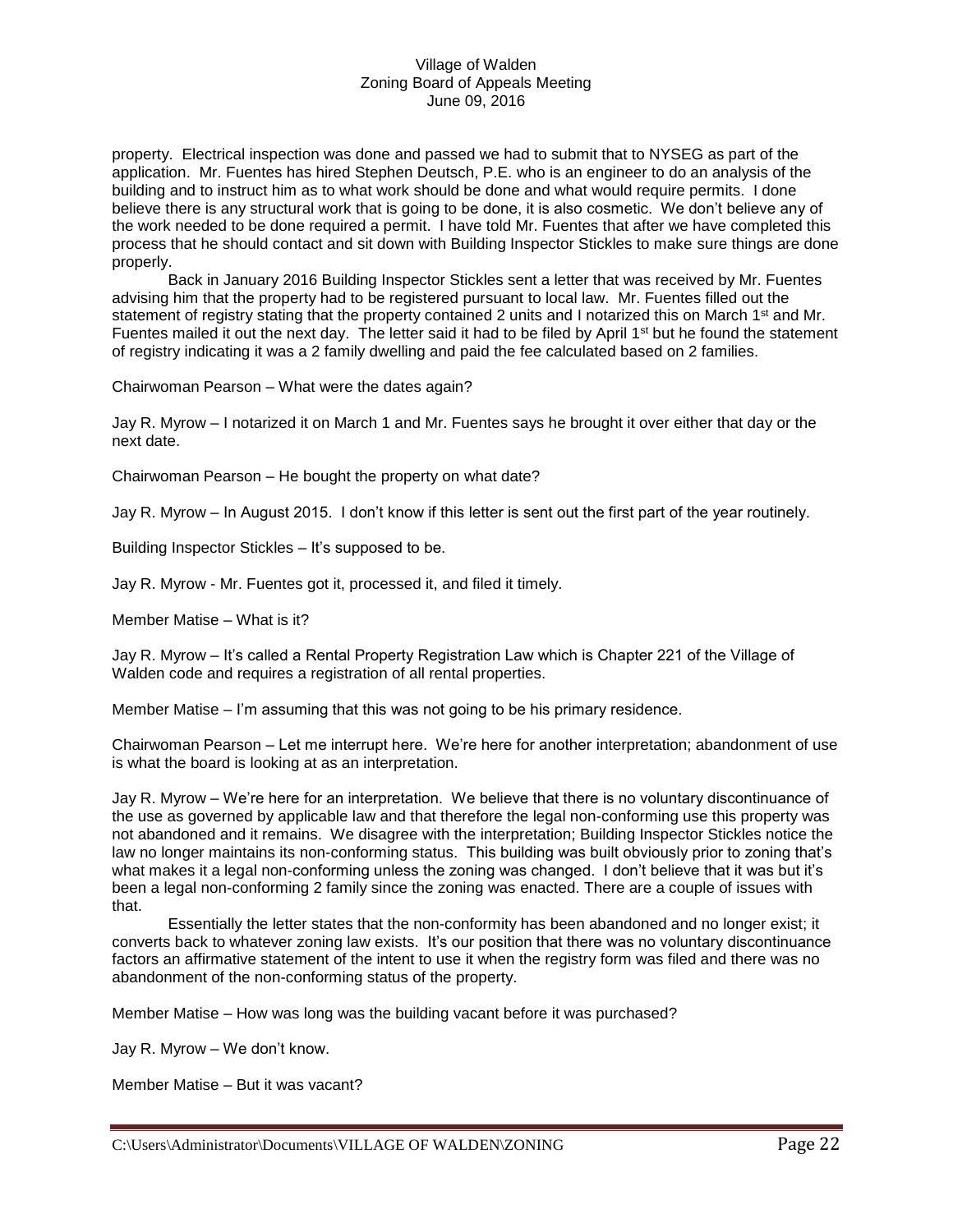Jay R. Myrow – When we bought it, it was vacant.

Member Matise – Did Mr. Fuentes buy the property sight unseen?

Jay R. Myrow - Mr. Fuentes did you inspect the property before you bought it?

Mr. Fuentes – You can't get into the property.

Member Matise – Did you look at the outside?

Mr. Fuentes – Yes, we looked at the outside. Orange County does not allow you to go in.

Member Matise – I understand that, going wouldn't give you any more information.

Jay R. Myrow – From the outside you can see where the 2 entrances are, the building was clearly a 2 family because you can't get into the second unit except from the separate entrance.

Member Matise – How many curb cuts are there?

Jay R. Myrow – One driveway.

Member Matise – That's a factor too if you say you're dealing with a 2 family.

Jay R. Myrow – That typically wouldn't have 2 driveways for one dwelling.

Member Matise – You have to have the capacity for parking. So you're either going to have second curb cut or a wider driveway that allows cars to be parked that are not impeding each other.

Jay R. Myrow – I understand your comment but not quite sure I agree with you.

Member Matise – But that you can clearly see from a curb cut effect.

Jay R. Myrow – I can tell you from the zoning especially in the Village of Walden you're not going to have 2 curb cuts for one building, even if it's multi family.

Member Matise – You might, there are.

Jay R. Myrow – It would be extremely rare.

Member Svarczkopf – Do you have the listing?

Jay R. Myrow – It's in the paperwork I gave you.

Member Matise – Unfortunately the board is just seeing this now. I know this says 2 family residences but that doesn't mean it's accurate. A real-estate agent could have listed this as 2 family residences and that wouldn't make it accurate.

Jay R. Myrow – It is clearly a 2 family residence. There are 2 kitchens, 2 entrances, 2 boilers, you can't mix them, there's no common entrance.

Member Matise – Even so our zoning law still has exactly what the building inspector told him, that its use was abandoned, if there's nobody living in both apartments then it reverts back to a single family unit.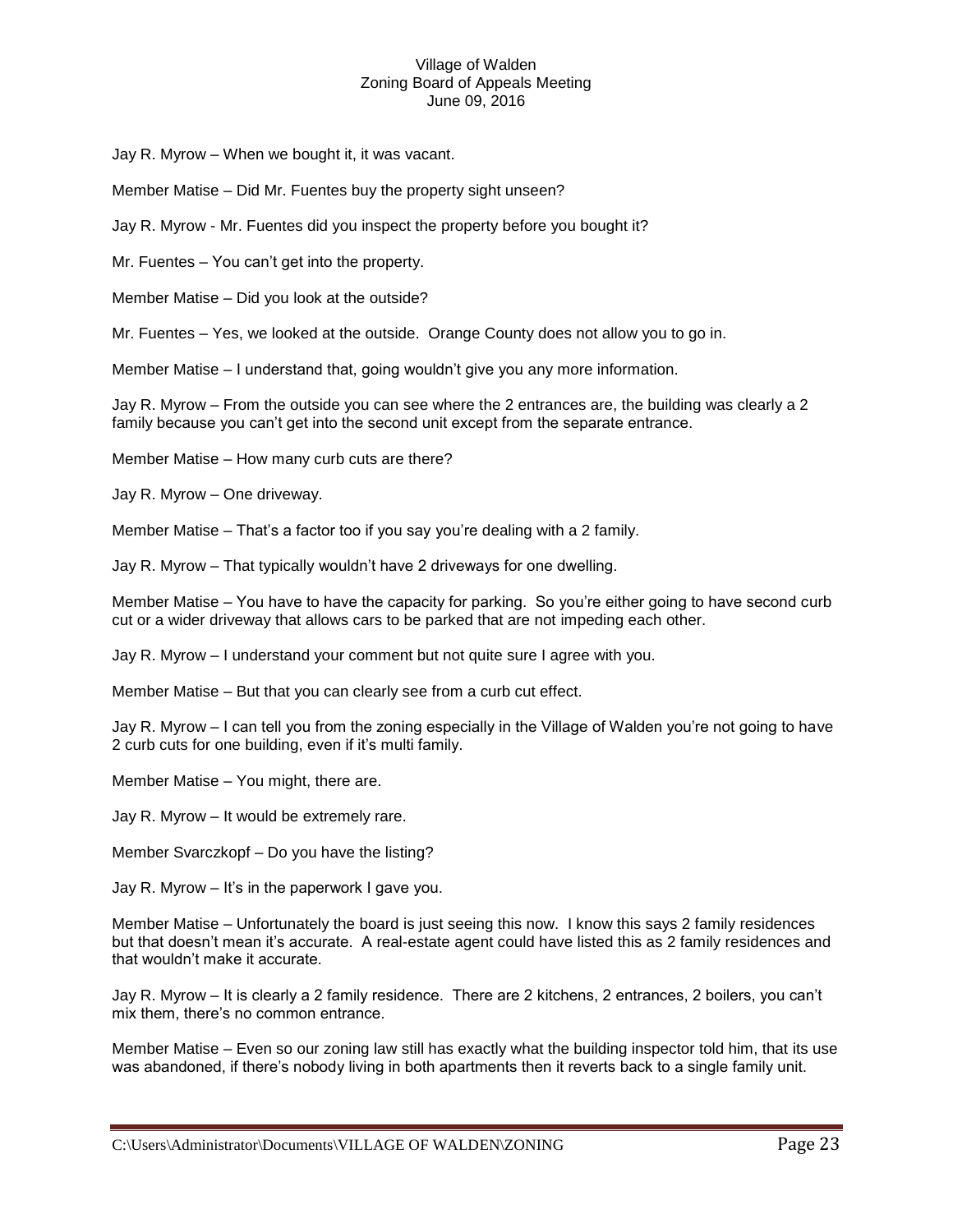Jay R. Myrow – With all due respect, the law says there has to be a voluntary discontinuance and that is different than simply a succession of use.

Attorney Dickover – At this time I would like to remind the board that this is really a time for you to ask questions, to receive the testimony with evidence presented by the applicant. It's important that you stay on task and ask questions.

Member Svarczkopf – Was there a realtor involved?

Jay R. Myrow – No realtor.

Member Svarczkopf – Did Mr. Fuentes contact the Town of Montgomery and check to see if it was still listed as a 2 family residence before he made the bid?

Jay R. Myrow – No.

Chairwoman Pearson – We're still going thru the paperwork you gave us tonight.

Jay R. Myrow – The receipts are for items since Mr. Fuentes too possession of the property. The place is still not habitable; it's not in good shape.

Chairwoman Pearson – Do you know the square footage of each apartment?

Mr. Fuentes – I don't have that.

Chairwoman Pearson – There's a drawing here, but it doesn't really tell us much.

Member Matise – There's a copy of the property card.

Chairwoman Pearson – Looks like the ground floor is 896, Building Inspector Stickles can you confirm that.

Attorney Dickover – Did that come from the applicant or the building inspector?

Chairwoman Pearson – From the applicant?

Attorney Dickover – It should be marked as an exhibit for and the applicant should be given a copy of it.

Building Inspector Stickles – This is the assessor's record; it's 896 for the ground floor and a total living area of 1952.

Attorney Dickover – I didn't get copies of these, again I would ask that exhibits or copies of this be made and also be shared with the applicant if the board is going to consider this as part of this hearing. They can be referred to as the Tax Assessors Records, there are 2 pages.

Chairwoman Pearson – Are there any other questions/comments from the Board?

Member Moore - Mr. Fuentes have you been actually maintaining this property? There is a notice in the document you just submitted that the Code Enforcer mentioned about cleaning up brush, grass, weeds.

Jay R. Myrow – Those are the 2 violations I mentioned earlier that Building Inspector Stickles confirmed that they were complied with.

Member Moore – Ok.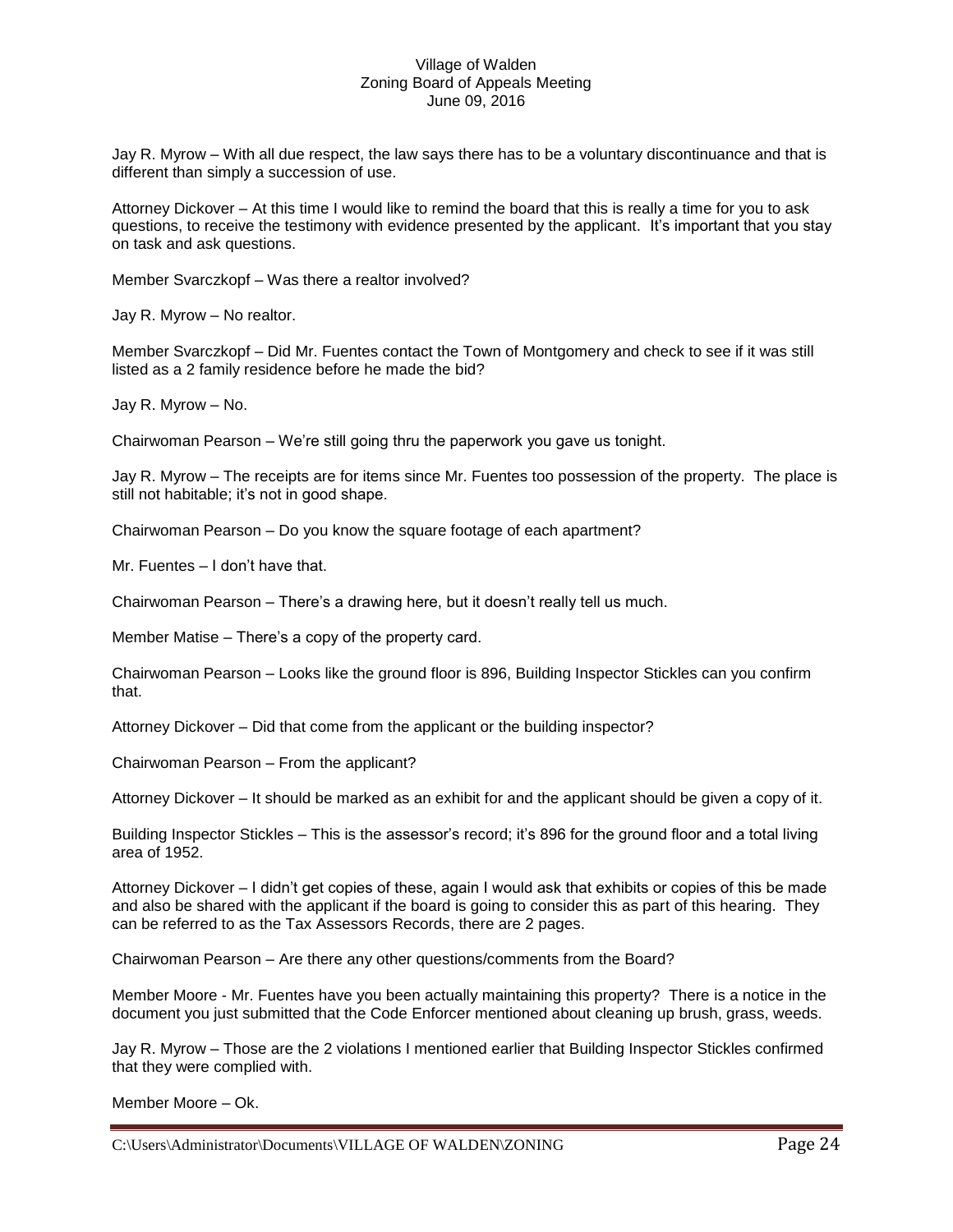Jay R. Myrow - Mr. Fuentes addressed it as soon as he got the notice.

Chairwoman Pearson – There is a tarp on the roof and it has been on there for a long time.

Mr. Fuentes – We have had several contractors look at it, I'm still in the process of getting contractors.

Jay R. Myrow – Yes that will be taken care of. Building Inspector Stickles does that need a permit?

Building Inspector Stickles – Yes.

Jay R. Myrow - Mr. Fuentes will apply for a permit for the roof.

Chairwoman Pearson – So you don't know when the prior use ceased when somebody moved out of the house.

Jay R. Myrow – We had no contact with the prior owner. We simply bought it from Orange County and when you buy from Orange County it's the definition of As Is.

Chairwoman Pearson – You purchased in August 2015 and March 2016 you filed something else?

Attorney Dickover – He filed a Property Registration with the Village of Walden and was notarized on March 1, 2015 and was recorded with the Village of Walden shortly thereafter.

Chairwoman Pearson – So from August 2015 to March 2016 the Village of Walden would not have known anything was going on. During that time the Village of Walden had to have people go and fix, cleanup the property.

Member Matise – You said Stephen Deutsch, P.E. did an engineering report on the building?

Jay R. Myrow – The report should be in those papers if not I, will get the board a copy.

Member Matise – You said he said there were no structural issues with the building?

Jay R. Myrow – I have the original of Stephen Deutsch report with me. In Building Inspector Stickles letter it says there was a voluntary discontinuance for a period of 6 months. I'm not sure when that period is. There are 2 provisions of the code, one is where such nonconforming use is voluntarily discontinued for a 12 month period that is designed for such use, and voluntarily discontinued for 6 months where such building is not designed for such use. We're taking position that this structure was clearly designed for the 2 family uses. I had some preliminary emails back and forth today with Attorney Dickover.

Attorney Dickover – If you would like we can take your statement in writing or you can state it verbally if you prefer to do so.

Jay R. Myrow – I can basically tell you briefly what the issue is. The issue is interpreting the provision of the code where the abandonment results from a voluntary discontinuance.

It's my position that a voluntary discontinuance requires more than just the passage of time. Voluntary implies that there was actually come intent to abandon. When intent is involved when interpreting these ordinances 2 things must occur, one must be proof of the actual intent, which could be referred as obvious and second of all there has to be some overt act that indicates that that voluntary discontinuance was intent. So there are essentially 2 types of codes. There are codes that simply say that if you discontinue the use for a certain period of time you lose it, end of story. The other type of code is one where there is proof of abandonment and proof of intent and it's my position obviously that interpreted this code when they use the word voluntary that requires a showing of intent.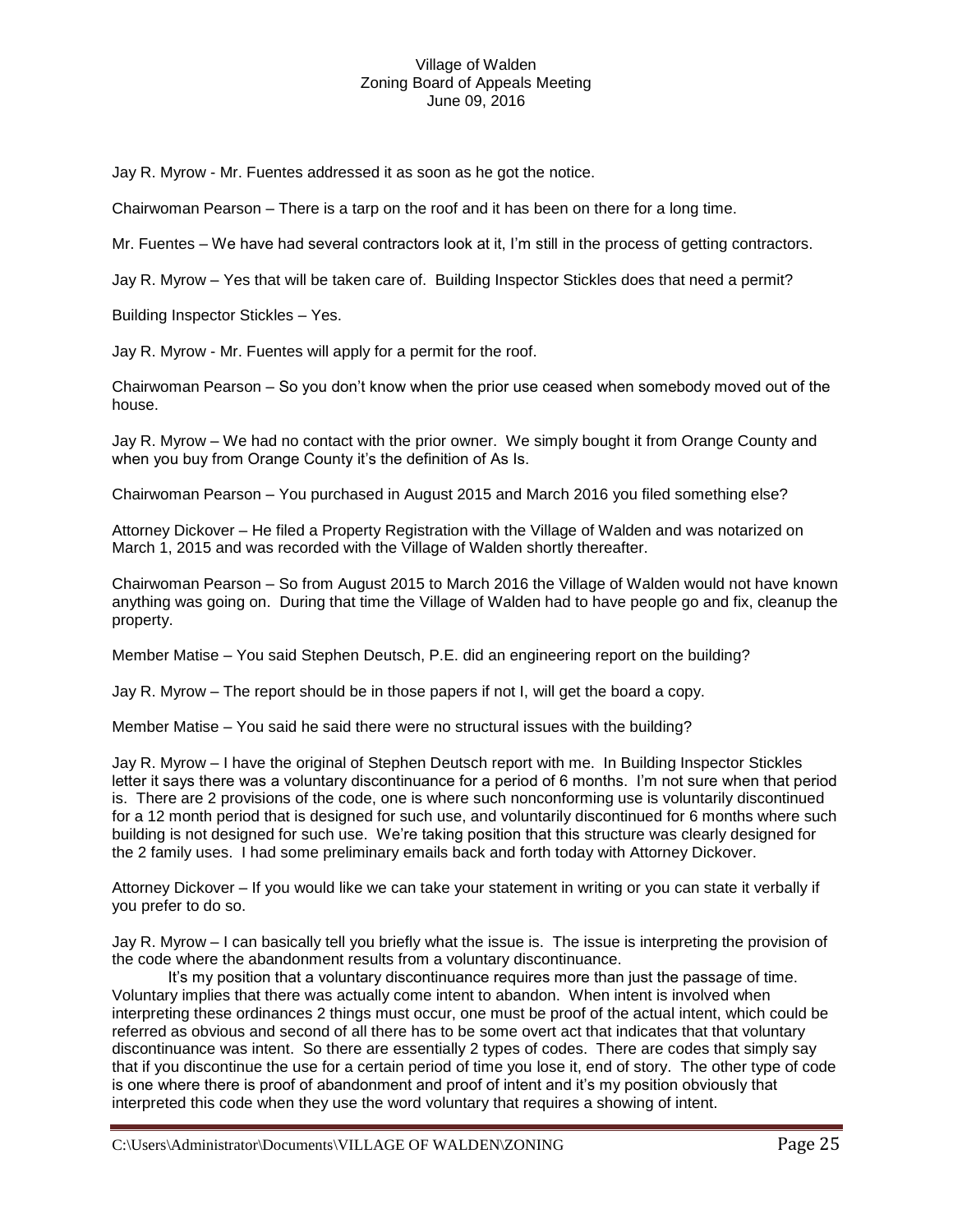It's my position that in January thru March 2016 when Mr. Fuentes filled out the registration form and was accepted by the Village of Walden and indicated 2 family and was calculated as 2 family that's about as clearly an intent that he wasn't intending to abandon this use, as you can get. The registration form was filed, it was completed, everybody was on notice, and clearly there was no intent. That's what I believe the issue is it's also what I believe the property interpretation is.

Mr. Fuentes bought the property, he knew it was not in great shape and that it would require some time to get it in condition, it clearly is no happening but what is clearly not going unnoticed. Mr. Fuentes is responding to the Village of Walden's concerns, he addressed them immediately. He is working on the property and he does a lot of the work himself. Based on clearly what he saw and certainly what was confirmed after he got into the property is that this is a 2 family dwelling.

Member Matise – Does Mr. Fuentes have a time frame of when he will be finished and ready for it to be habitable?

Mr. Fuentes – Providing I get the permits. I would say 9months?

Member Svarczkopf – In Subsection 2 it says, in cases where such non-conforming use of the building or structure not designed for such use when voluntarily discontinued for a period of 12 months, so you are agreeing with that essentially?

Jay R. Myrow – I am simply saying that clearly the building was designed for such use. So if that's the case essentially that would have to apply.

Chairwoman Pearson – Orange County owned it for how long?

Attorney Dickover – I don't think you know the answer to that at this point.

Chairwoman Pearson – I would want to know that. Building Inspector Stickles when Orange County owned it did we cite them for any violations or anything for lawn etc.?

Building Inspector Stickles – We may have, I don't know that answer at this time.

Chairwoman Pearson – I would like that answer as well.

Member Matise – The last person, I believe was Mrs. Schoonmaker, to live there would they have relatives living in the apartment or were they unrelated tenants?

Building Inspector Stickles – At one point she had relatives living there and she did have tenants also.

Attorney Dickover – I will be asking those types of questions of the building inspector.

Chairwoman Pearson – Attorney Dickover please continue.

Attorney Dickover – Jay R. Myrow from the time Mr. Fuentes acquired the property tax sell on August 1, 2015 has he had any persons occupy the premises?

Jay R. Myrow – No.

Attorney Dickover – And it remains that way today it's unoccupied?

Jay R. Myrow – Correct.

Attorney Dickover – I don't have any questions for this applicant but I do want to address the board for a moment. You asked a number of questions about the possible violations of the Village of Walden building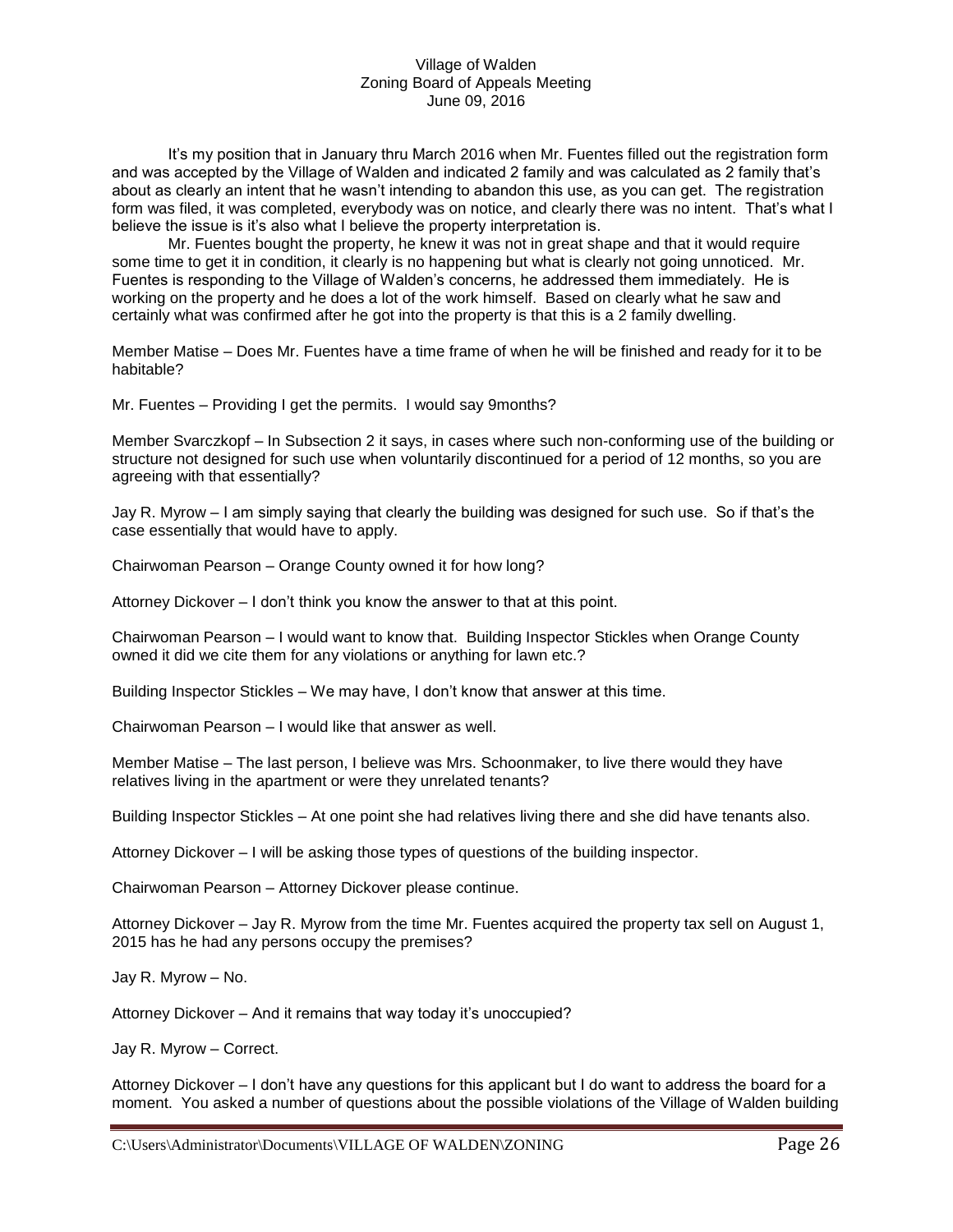code. Whether or not there are violations really is not a germane factor for you to consider on this application, however the applicants perhaps haven't addressed those, may speak to the issue of his intent to abandon the use. I will tell you this, do not consider in your deliberations the existence or nonexistence of Village of Walden violations. That's not a question or a factor you should consider but the applicants addressing them is perhaps something that might go to his intention to abandon the use.

Member Svarczkopf – Let's say he owned the property and it was rentable and for 12 months he could not rent it.

Attorney Dickover – That is certainly a factor that the board could consider to be abandonment of the property.

Member Svarczkopf – Would it be voluntary abandonment even if he was trying to rent it?

Attorney Dickover – That also is a question that the board is going to have to answer. If the board has questions that they would like to ask of Mr. Myrow to explain in respect to that now would be the time to do it. But otherwise I would like to start with Building Inspector Stickles and ask him a number of questions that you have asked so we can get it on the record so you know what the issues are.

Chairwoman Pearson – When Orange County owned the property 6-8 months however long they owned it and they were not taking care of it, would that be called the abandonment where the zoning would go back to a single family?

Attorney Dickover – Let me ask Building Inspector Stickles and perhaps that will answer your questions.

Jay R. Myrow – What was the question?

Chairwoman Pearson – My question was, is that before Mr. Fuentes bought the property and Orange County owned the property and if they were not maintaining the property and they weren't doing anything with it and it sat there, that's still part of being abandoned and not being used, that could have been when the zoning would have reverting back, not necessarily when Mr. Fuentes bought it but before that process.

Jay R. Myrow – If the code requires an intent to abandon I don't think a municipality who takes it in a tax sale actually is in it with intent one way or the other. Basically they are a holder of the property until they can get rid of it. I don't think they exhibit intent one way or the other.

Attorney Dickover – Building Inspector Stickles do you know when the property commenced its status as a 2 family dwelling?

Building Inspector Stickles – From our records approximately 1947.

Attorney Dickover – Prior to March of 2015 do you know who the last individual owner of the property was before Orange County acquired it?

Building Inspector Stickles – It was Mrs. Schoonmaker, I don't remember her first name.

Attorney Dickover – When Mrs. Schoonmaker owned it did she operate or use it as a 2 family?

Building Inspector Stickles – Yes.

Attorney Dickover – Did there come a time when the use of the premises ceased as a 2 family?

Building Inspector Stickles – Yes it did.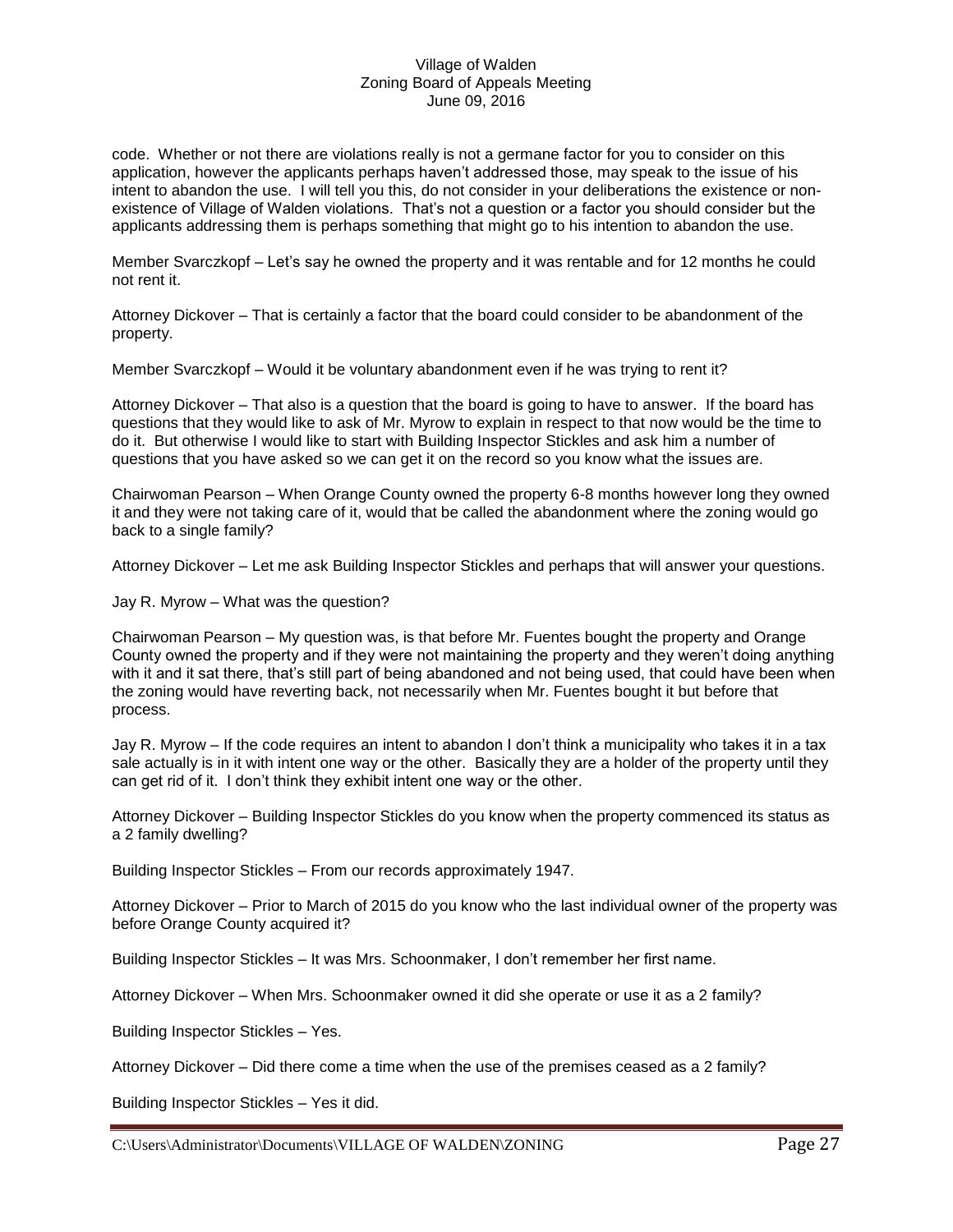Attorney Dickover – When?

Building Inspector Stickles – Approximately March of 2015 according to our records.

Attorney Dickover – What are you records based upon?

Building Inspector Stickles – Water bill, sewer bill.

Attorney Dickover – Where those records part of the basis of which you determined that the prior 2 family use had ceased?

Building Inspector Stickles – Yes.

Attorney Dickover – At that time the premises were vacant?

Building Inspector Stickles – Yes.

Attorney Dickover – Do you know why or how the vacancy occurred?

Building Inspector Stickles – The vacancy as far as our records and knowledge was the owner passed away and there was no one resided in the home.

Attorney Dickover – You mean family members or tenants?

Building Inspector Stickles – Yes.

Attorney Dickover – So it was empty?

Building Inspector Stickles – It was empty.

Attorney Dickover – The applicant has testified that they became the owner of the premises on August 1, 2015, you have no information otherwise?

Building Inspector Stickles – We have it as August  $7<sup>th</sup>$ .

Attorney Dickover – During the period of time immediately prior to Mr. Fuentes prior procession from the time that Mrs. Schoonmaker passed away were the premises occupied?

Building Inspector Stickles – They weren't occupied from approximately March of 2015 until it was purchased and they still are not occupied, so it would be March of 2015 until present.

Attorney Dickover – There's been a search of graphs by Mr. Myrow on behalf of his client and the premises are layout or designed to be a two family. Do you have a comment or statement in respect to that, that you would like to make?

Building Inspector Stickles – I would have no knowledge on how originally the house was to be laid out; it could have been constructed prior to 1947 as a single family and converted later on. I don't have an answer to that question.

Attorney Dickover – Do you know for how long Orange County owner the property prior to Mr. Fuentes acquiring the said?

Building Inspector Stickles – At this time no.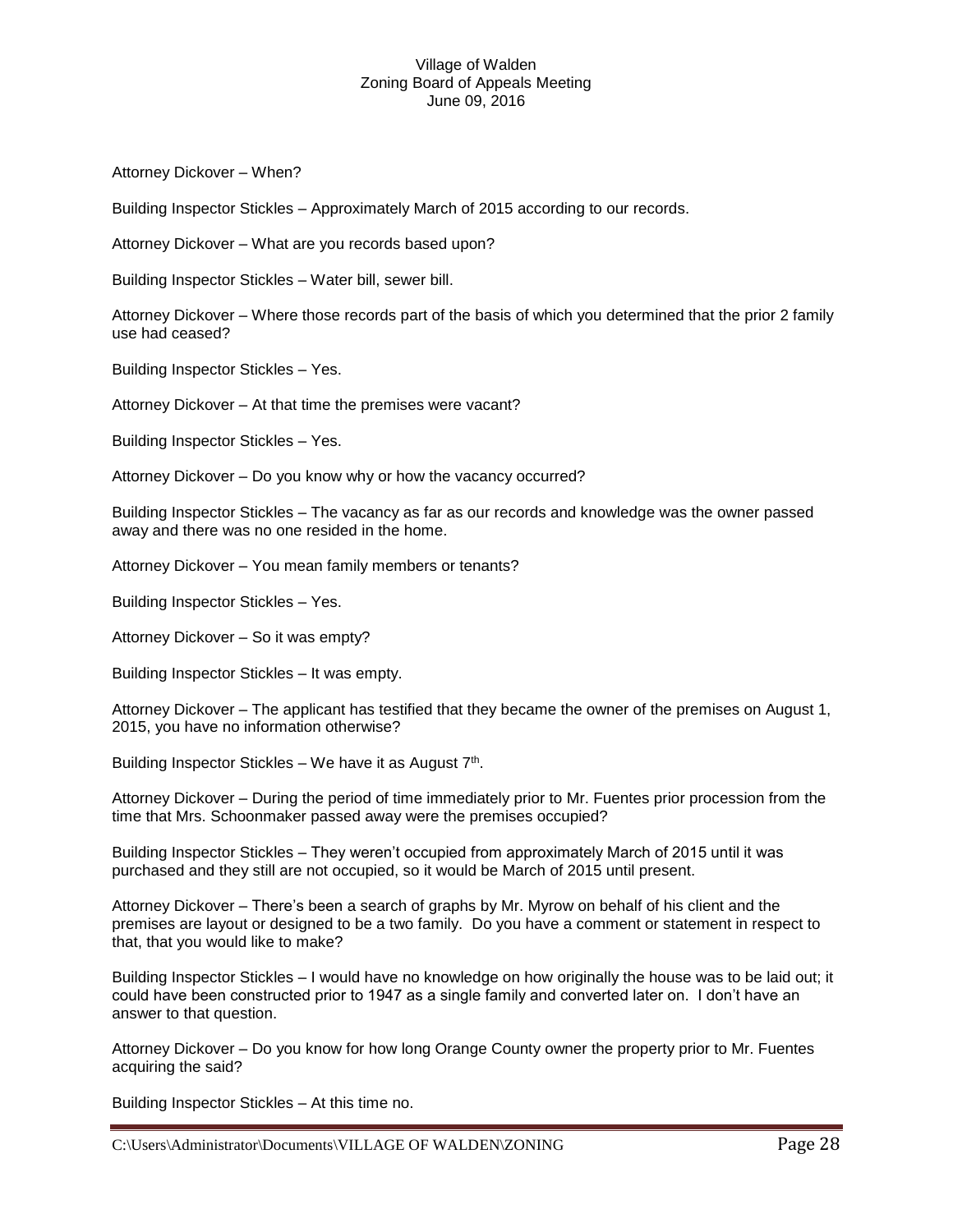Attorney Dickover – I don't have any other questions at this point of Building Inspector Stickles, if the board members do perhaps you would like to make an inquiry and after that Mr. Myrow certainly would have the opportunity to ask the building inspector questions.

Chairwoman Pearson – Are there any other questions/comments from the Board?

Member Moore - Under the section 305-47 what means of determination about something being designed for its use versus not being designed for use, what makes the difference or determination?

Building Inspector Stickles – Design means that it would be built as an actual 2 family. It would have some kind of a fire wall constructed and it would be 2 separate units. If it was converted it could have been converted from a single family with a connecting stairwell being taken out, closed in and the then the lower level becomes an apartment and the upper level becomes an apartment.

Chairwoman Pearson – Are there any other questions/comments from the Board? None noted at this time.

Jay R. Myrow – Building Inspector Stickles you just mentioned some scenarios where it could be converted, do you have any information at all suggesting that occurred at this particular dwelling?

Building Inspector Stickles – No, that's what I said before.

Attorney Dickover - Mr. Myrow can your client describe for the board the interior layout of the premises? Are the apartments side by side, up and down, are they first floor, second floor.

Jay R. Myrow – Mr. Fuentes the board would like you to describe the actual floor plan layout of the building. How are the entrances, the floor plan, what is actually in it, start at the first floor with the entrance and what you would find that services the first floor.

Mr. Fuentes – The first floor main entrance is street level. As you're going thru the main entrance you have a small room on your left, you have another room on your right, and it would be bedrooms. Continue on, on the right again you have another bedroom then you have the kitchen. On the left hand side you have a boiler room, 2 separate boilers, you have a water meter, utility room there is a dryer and washer. As you continue on you have a bathroom immediately in front of you and on the right hand side you have the exit door that goes to the outside. You have ingress and an egress on the first floor.

Second floor as you come up to the driveway, the main entrance for the second floor you have a little foyer type, you come into the kitchen. There is a bedroom on the left hand side on the right hand side you have another bedroom and there's a foyer on your right. As you make a left you have a living room and then you continue on you have the dining room. There is a door that goes up to the attic upstairs. As you come out you have the exit from the foyer there's stairs going out so you have again ingress and egress. So there are 2 complete units, top and bottom.

Chairwoman Pearson – Thank you.

Attorney Dickover – Building Inspector Stickles we just heard from Mr. Fuentes, can you with a reasonable degree of certainty testify as to how that building was originally designed as 1 family or 2 families?

Building Inspector Stickles – The way he has described it is the way it exists right now. I don't know how it was years ago.

Jay R. Myrow – I would like to address what Member Svarczkopf raised before about whether non-use is voluntary. I found in my research a quote that says " There are a number of common examples where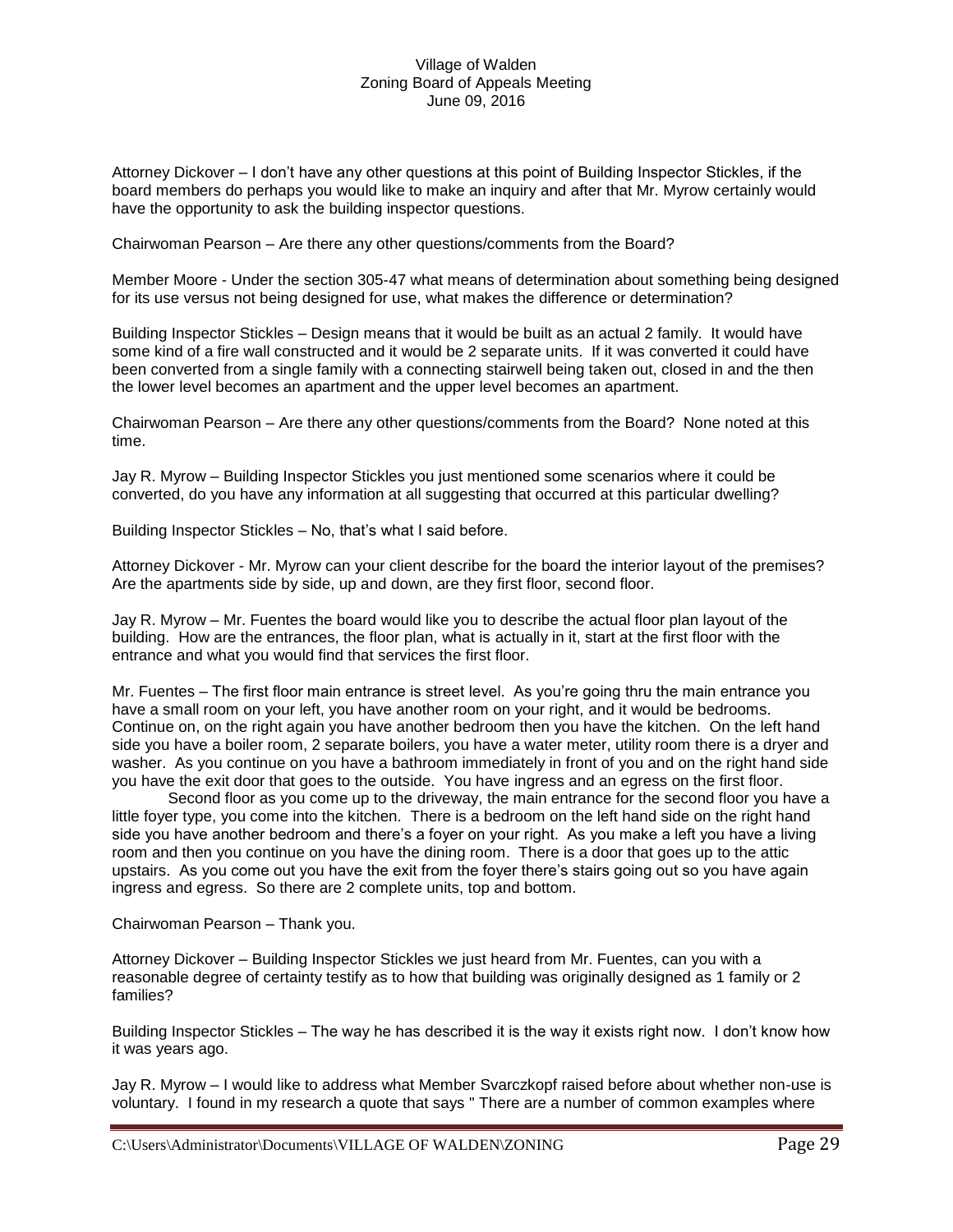non-conforming uses does not imply an intent to abandon where a rental property is vacant due to eviction of tenants in the building of rental property or renovation or repairs. Intent to abandon is lack of use, as long as the owner is attempting to seek or attract new tenants would perpetuate the nonconforming use.

Chairwoman Pearson – Building Inspector Stickles in our Village of Walden code we still have a 900 sf apartment that would still have to be part of this if we moved forward? If one is 850 and one is 1000 what does that do?

Building Inspector Stickles – If you interpret that this is still a 2 family home you have what is existing. They are not creating a new space. It's only if you were to take a home and convert it.

Attorney Dickover – You haven't heard from the public yet.

Chairwoman Pearson - Are there any other questions/comments from the public?

John Ravella, 16 Church Street – I thank the board for your time this evening. I would like to know if the residence have been charged for 2 garbage bills and has 2 water meters has that ever changed during its history.

Chairwoman Pearson – I would still like to find out about the County, about how long they owner it.

Attorney Dickover – Mr. Myrow would you like to research that issue for the board and report back as to what you can find?

Chairwoman Pearson – How long Orange County owned it before you purchased it.

Jay R. Myrow – The premises was deeded to Orange County on November 26, 2014. Even after Orange County bought it people continued to live there to at least March 2015 according to Building Inspector Stickles.

Chairwoman Pearson – We would know by the garbage bills and the other bills to make sure when that ended to see when people moved out.

Attorney Dickover – You have the right to request that information, the applicant can provide it or the building department can.

Jay R. Myrow – The garbage bills and the water bills may be only one meter if they were renting them out.

Chairwoman Pearson – I thought there were 2 of everything, 2 water meters, 2 electric meters.

Mr. Fuentes – No, there is one water meter downstairs. There are 2 electrical meters outside.

Jay R. Myrow – We don't know whether the landlord was simply picking up those charges and making it part of the rent.

Attorney Dickover – I would ask you at this point if you are going to close the public comment portion of this meeting, I suggest that the board reserve decision on this tonight. There are issues of law that need to be addressed. Mr. Myrow has presented some of them. I would invite you to submit a brief if you would like to do that. I similarly will address some of those issues, but they are tied and determination of the facts and basis to proceed.

## **Member Moore, made motion to keep the Public Hearing open**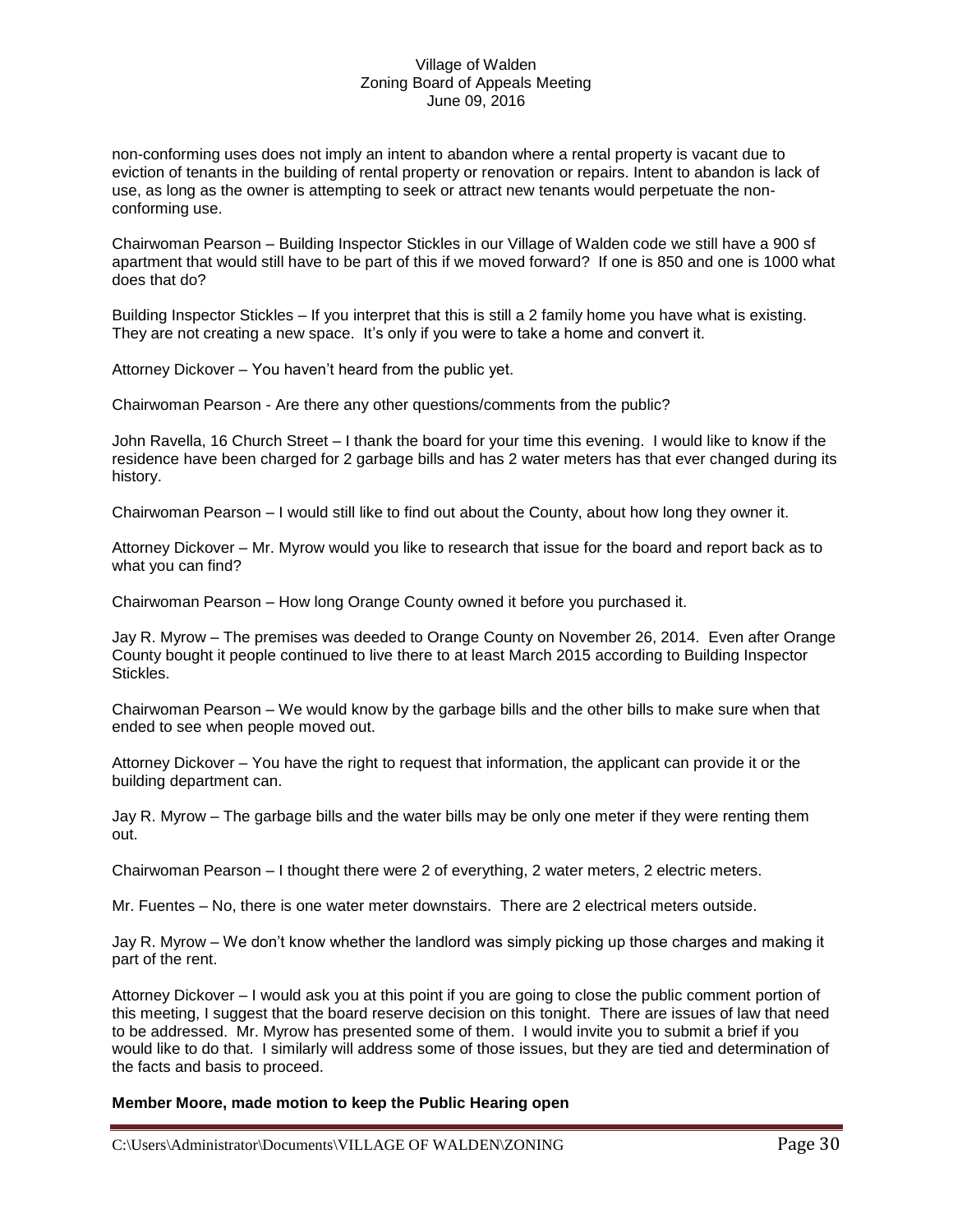# **Seconded by Member Wesenberg, All Ayes, Motion Carried**

Chairwoman Pearson – We would like some added information, water and sewer bills when they ceased.

Jay R. Myrow – We will get a copy of that information too?

Chairwoman Pearson – Yes, this will be continued at the next meeting on 07/07/2016.

## **B.3 66 Sherman Avenue, Area Variance**

### **Member Wesenberg and Member Matise - Counted mailings; mailed 29, returned 21.**

Kevin Delmonico, 66 Sherman Avenue property owner – We have 3 road front lots, 50x100 lots and then a second lot behind our house, and is adjoining between my property and my parent's property. The properties been in the family since it was been built both sides. I purchased my grandmother's house from the estate when she passed away because with the lay out of the property there's no way you could effectively sell or rent to somebody else. Half the driveway access of my parents' house is on our property. Everything is pretty much one big lump of land.

What we are proposing is to put a 15x30 oval swimming pool between my large barn and my parent garage. You should have pictures, one of the overview of the property and a close up. Basically because of the way the property line runs up its about 1½ feet 2 feet off my parents garage, in order for us to put a pool in that place we would have it 10ft from the property line it would basically touching the barn. So we want an Area Variance so we can move it closer to my parent's property line and have it centered in the yard. Originally we were going to put it traverse to the property line but after talking with Building Inspector Stickles he gave us a letter stating that we would need to have 2 variances and 2 easements and we were able to find a way not to do that and keep it on the one property.

Member Svarczkopf – The space behind the barn?

Kevin Delmonico – Unfortunately there is an entire row of 60ft pine trees there and the span of them are about 8-9 foot radius, we would have to cut all of those down.

Chairwoman Pearson – There are 3 out buildings in the back, you own 2?

Kevin Delmonico – Correct, I have the garage on the left, the long skinny barn and then my parents garage on the right hand side.

Member Svarczkopf – Attorney Dickover is an easement needed?

Attorney Dickover – No it's not needed, this is a side yard Area Variance request. Building Inspector Stickles what is the side yard measurement?

Building Inspector Stickles – 10 feet.

Attorney Dickover – The code requires 10ft separation between the pool and the neighbor. This proposal is for 4ft so it's a request for a 6ft side yard variance, no an easement is not required.

Chairwoman Pearson – It's an above ground pool and its 4ft, so there isn't going to be anything blacktop or anything around the pool.

Kevin Delmonico – Just the pool.

Chairwoman Pearson – You talked about one reason you bought your property now was because of being so close together. Heaven forbid that someone wants to move away, what does that do to this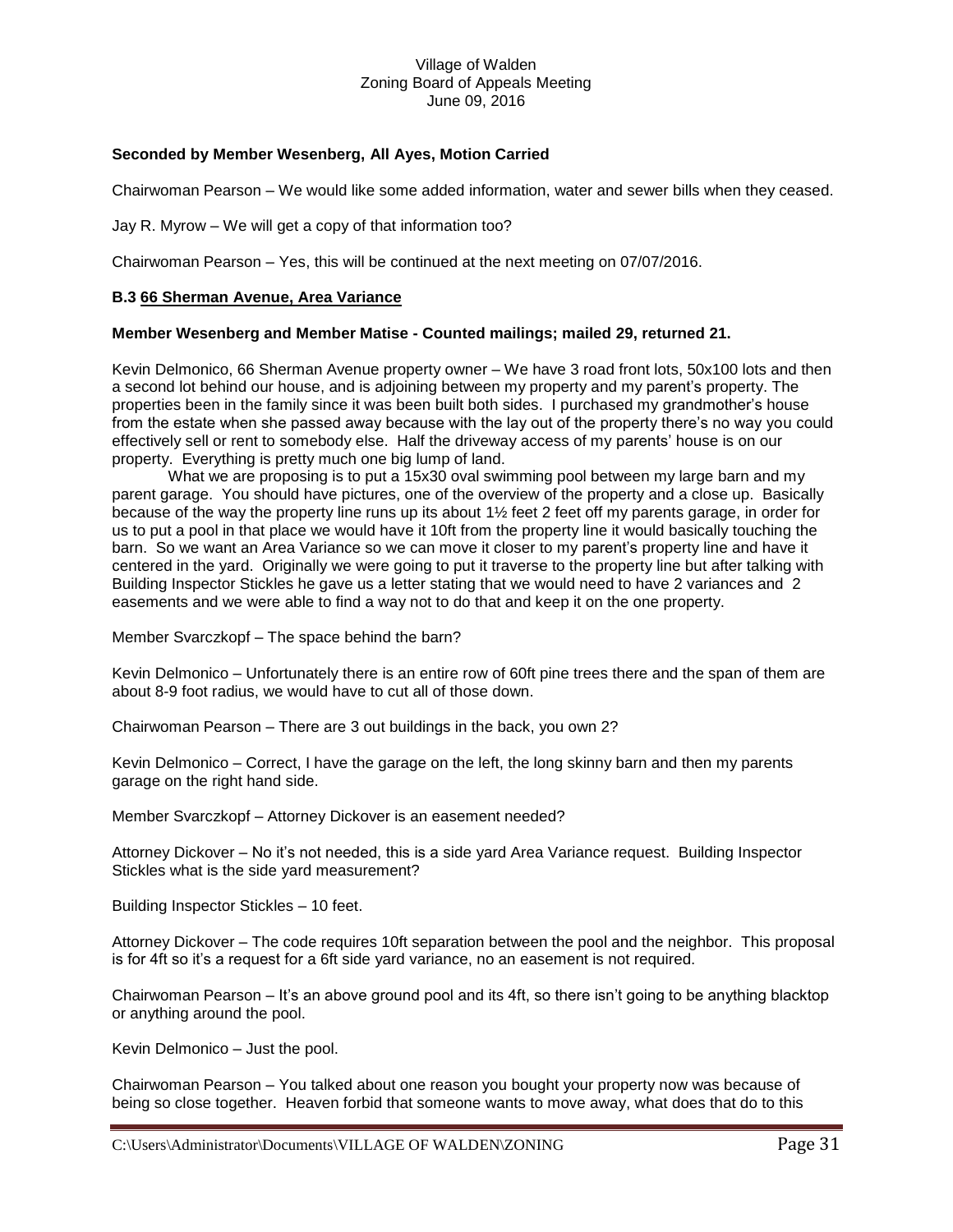piece of property? You talked about easements because you are sharing things now, what will be happening possibly in the future if something like that happens, what will happen to this pool?

Kevin Delmonico – It's not a common structure.

Chairwoman Pearson – I didn't realize you were that close together so that made me think what will that do to this approval if it's granted. The approval goes with the property, or we could have a condition on it to take the pool down?

Attorney Dickover – You could condition the approval based upon the family relationship between these applicants.

Chairwoman Pearson – You don't know what's going to happen in the future, it's not something you plan on but something very well can happen.

Member Matise – You're not proposing any decking etc.?

Kevin Delmonico – Just a patio, there was for many years just a flat stone patio. All we're going to do is level it off and just put a paver stone patio.

Chairwoman Pearson – How high is the pool it off the ground?

Kevin Delmonico – 52" high.

Chairwoman Pearson – Does it need a fence around it?

Kevin Delmunico – Does not require a fence it's over 48".

Member Matise – You would have just a ladder?

Kevin Delmonico – On the patio side where the top of the patio meets the driveway, it is on a hill, and it's going to be built to that hill. So the top side of it will be access restricted in accordance with the building code on that side. The whole back side of the pool will require it.

Attorney Dickover – Are there other above ground pools in the area?

Kevin Delmonico – Yes.

Attorney Dickover – How close by to this property?

Kevin Delmonico – I can think of within 300 feet at least 3.

Attorney Dickover – Is there any other way to achieve installing the pool without the side yard variance?

Kevin Delmonico – No we were trying for a while to purchase the 2 lots adjacent to us and that would allow us to cut down the trees and move it into that yard.

Attorney Dickover – So is the location of the trees that brings you here requesting this variance.

Kevin Delmonico – Basically it's the best place for it.

Attorney Dickover – Can you think or advise the board of any adverse effects that location of the pool might have on your neighbor's property or anyone else in the neighborhood?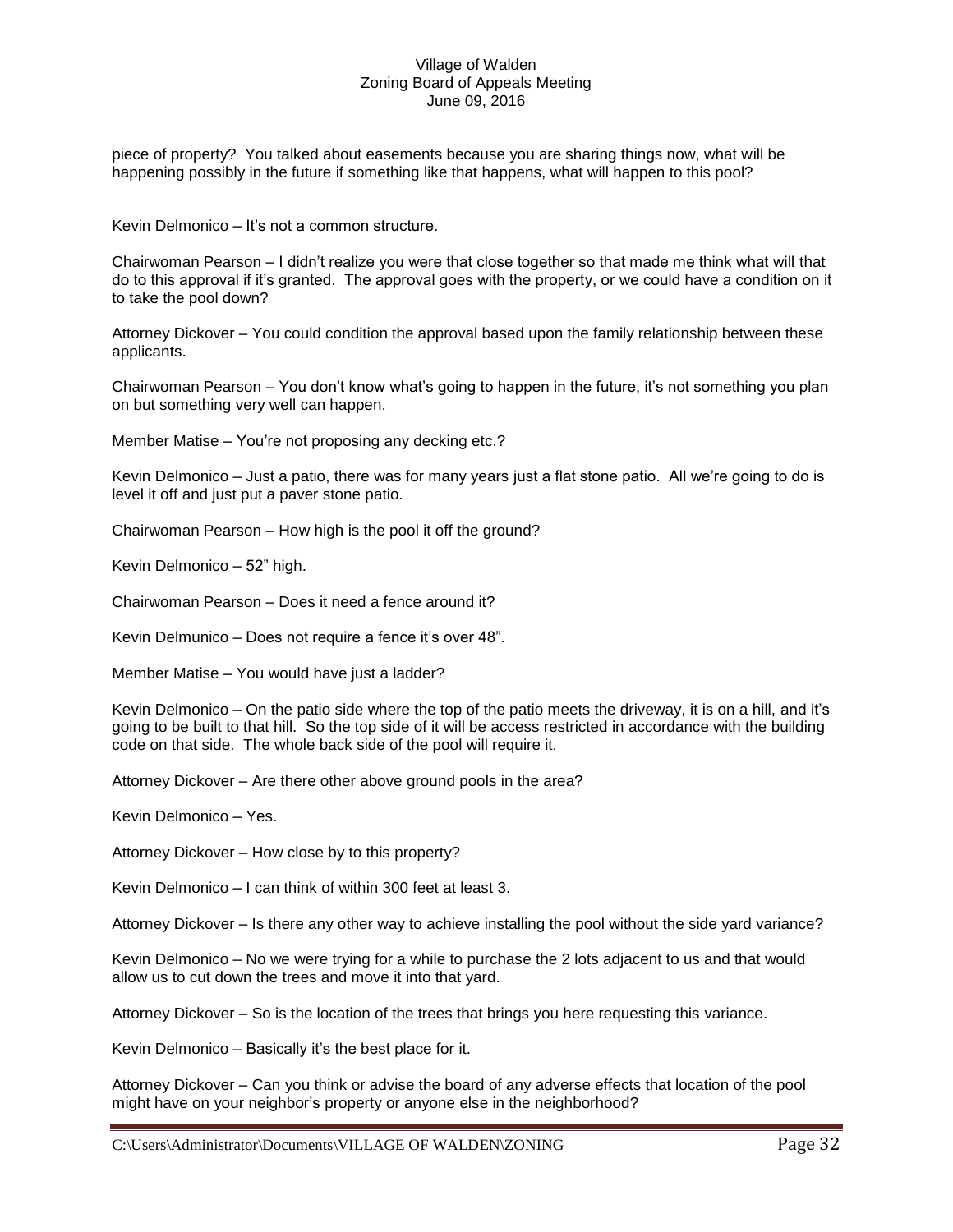Kevin Delmonico – The only people that can see the pool are my parents. The back yard on both sides is shielded by those large trees.

Attorney Dickover – I don't have any further questions of the applicant.

Member Matise – Who owns the lot behind you?

Kevin Delmonico – On the left hand side down from Sherman Avenue as you're looking at the property is owned by Mr. Degrote and they are in the process of a sale. We're still going to try and purchase it. There is one house on that property in disrepair.

Chairwoman Pearson – Board do you feel there should be conditions on it for the future?

Member Wesenberg – I feel there should be conditions based on the family. Once the family is not there I think it should come down.

Member Svarczkopf – Can you take it down unless the family purchases the house oks the pool stay?

Chairwoman Pearson – How difficult does that get to be?

Attorney Dickover – It would somebody going to make an inquiry of the new people, as to whether they want the pool to go or not. Just a note on conditions, they do have to be reasonably relayed into the variance that the board is granting. If you feel in the conditions the pool has to come down if the ownership changes is that reasonably related to a 6' variance? You could condition the pool not be replaced absent another variance.

Member Matise – That would make sense because maybe the property next door would change in that and they would have something to say.

Chairwoman Pearson – In 20 years you would have to replace the pool then you would have to come back.

Kevin Delmonico – What if a tree falls on it and I have to replace it? I would have to get the variance again?

Attorney Dickover – If the ownership has changed and the pool is going to be replaced it would require a variance.

Chairwoman Pearson – Is there a fence between you and your parents property?

Kevin Delmonico – No.

Chairwoman Pearson – We are always looking to the future and what changes could happen with the property and how different scenarios can or will affect the property.

Attorney Dickover – Chairwoman Pearson here's perhaps a solution, Building Inspector Stickles informs me that if the pool is to ever be replaced it would require a new building permit regardless of where it's being placed. Perhaps the condition would be that this variance is granted for the existing pool and will expire on the request for the application for a new building permit.

Member Svarczkopf – What about repairs like Kevin Delmunico mentioned?

Building Inspector Stickles – Within one or two years you wouldn't have to?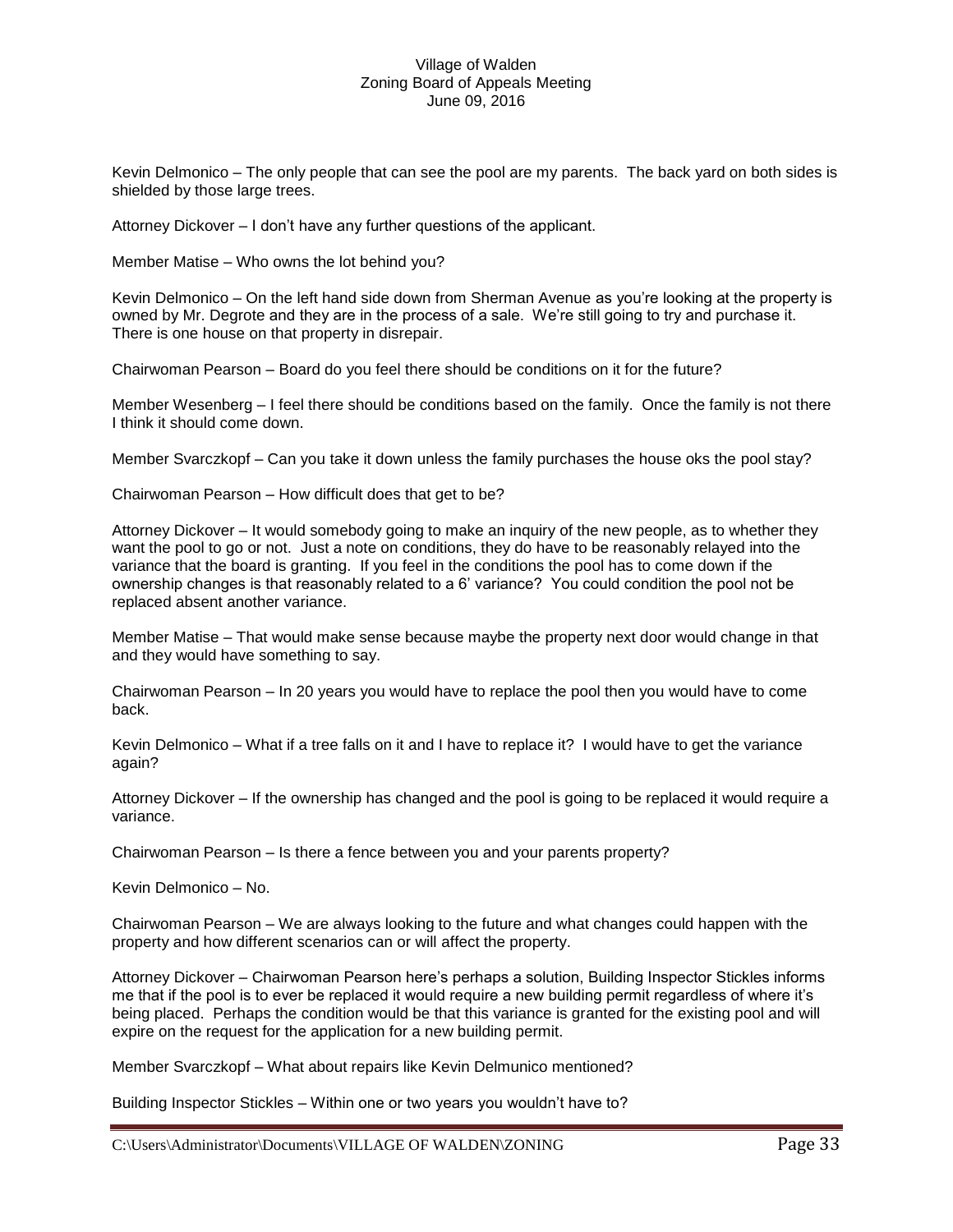Kevin Delmonico – What about 10 years from now, something falls in the pool and damages it, would I have to apply for a new building permit?

Building Inspector Stickles – Yes you would have to apply for another building permit.

Kevin Delmonico – But if it happened 1-2 years I wouldn't?

Building Inspector Stickles – What would happen to it?

Kevin Delmonico – I don't know.

Chairwoman Pearson – The neighbor on the other side slices the lining because they don't want a pool for example.

Kevin Delmonico – That's possible.

Building Inspector Stickles – A building permit would be different than coming to this board.

Kevin Delmonico – But the condition was upon reapplication for a building permit I would have to apply for a variance. That is what was just stated.

Chairwoman Pearson – Are there any other questions/comments from the Board? None at this time.

Attorney Dickover – This does not have to go to Orange County the 239 referrals, your vote is subject to SEQRA process however this is a request for an Area Variance with a short form EAF based on the one or two family dwelling and Area Variance is a Type Two project and I so instruct you that no further environmental review needs to take place. Chairwoman Pearson you can go thru the 5 factors.

Chairwoman Pearson - Area Variance;

- **1.** Whether an undesirable change will be produced in the character of the neighborhood or a detriment to nearby properties will be created by the granting of the Area Variance – **No**.
- **2.** Whether the benefit sought by the applicant can be achieved by some method, feasible for the applicant to pursue, other than an Area Variance – **No**.
- **3.** Whether the requested Area Variance is substantial **No**.
- **4.** Whether the proposed variance will have an adverse effect or impact on the physical or environmental conditions in the neighborhood or district – **No.**
- **5.** Whether the alleged difficulty was self-created: which consideration shall be relevant to the decision of the board of appeals, but shall not necessarily preclude the granting of the Area Variance – **No.**

Attorney Dickover – A motion at this point if the board were inclined to adopt it would be a **Motion to approve the Area Variance requested, which is a 6' side yard variance**.

Member Svarczkopf – No conditions correct?

Chairwoman Pearson – No conditions correct.

**Member Svarczkopf, made motion as stated above by Attorney Dickover Seconded by Member Moore, Roll call vote; Chairwoman: Rebecca Pearson Yes**

| <b>Members:</b> | <b>Faith Moore</b>              | Yes |
|-----------------|---------------------------------|-----|
|                 | <b>Carolyn Wesenberg</b>        | Yes |
|                 | <b>Mary Ellen Matise</b>        | Yes |
| Alternate:      | Dan Svarczkopf                  | Yes |
|                 | <b>All Ayes, Motion Carried</b> |     |